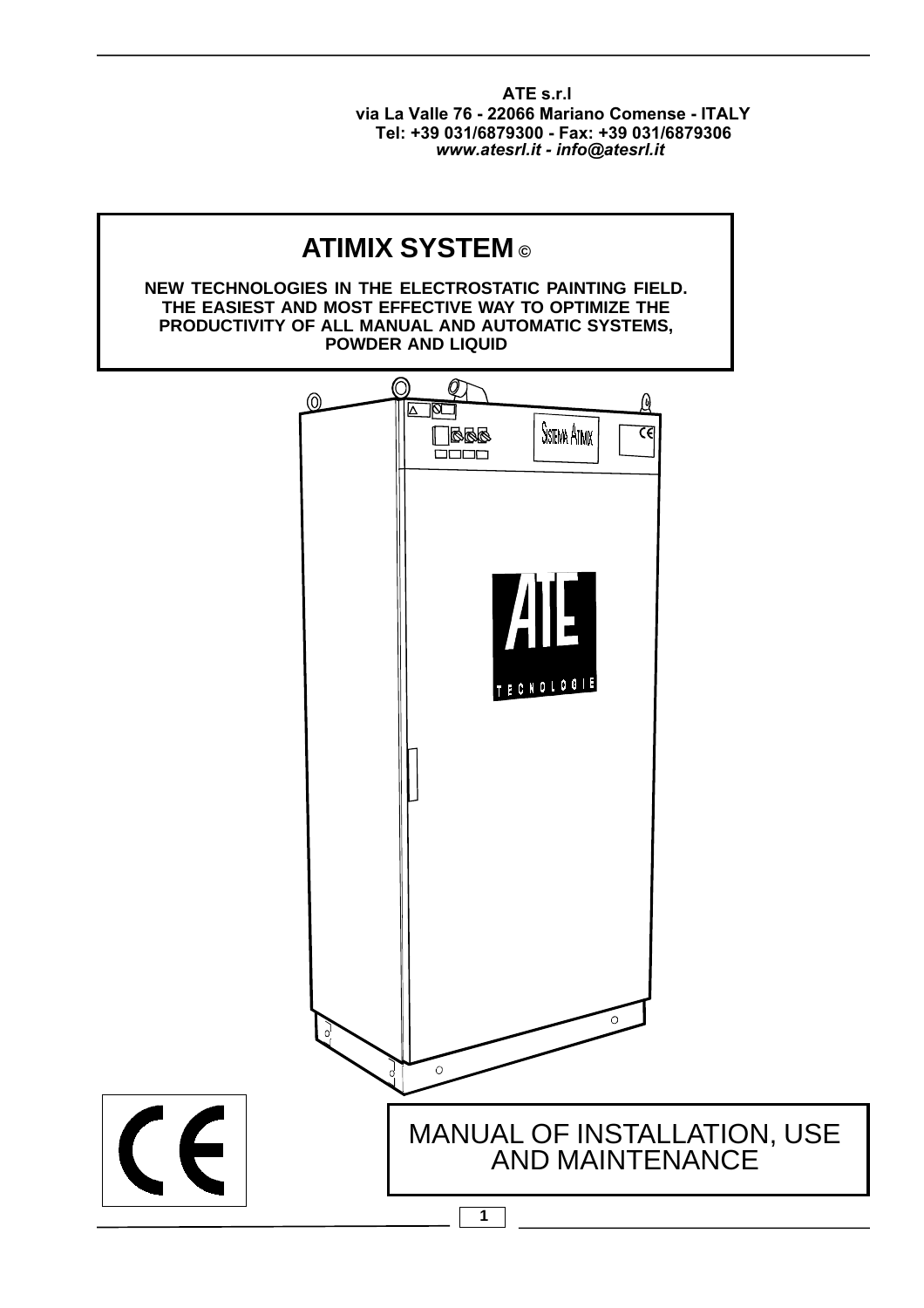#### **Dear Client,**

To begin with, we wish to thank you for having chosen a piece of machinery from the A.T.E. production line.

With this, we would like to invite you to carefully read our technical manual in order to ensure the machine's proper and efficient operation for a long time to come.

The information contained in this manual will allow you to discover new aspects of electrostatic painting, since thanks to new technologies brought about with the "Atimix System," it is possible to utilize any type of electrostatic painting system, powder or liquid, manual or automatic, to its full productive capacity, without bringing about any modification in the structures or to the same painting installation machinery.

In the event that you are doubtful or need clarification about the machine's installation, operation and maintenance, we invite you to contact our headquarters staff, who will make themselves available in order to provide you with all necessary information.

#### **ATE Srl**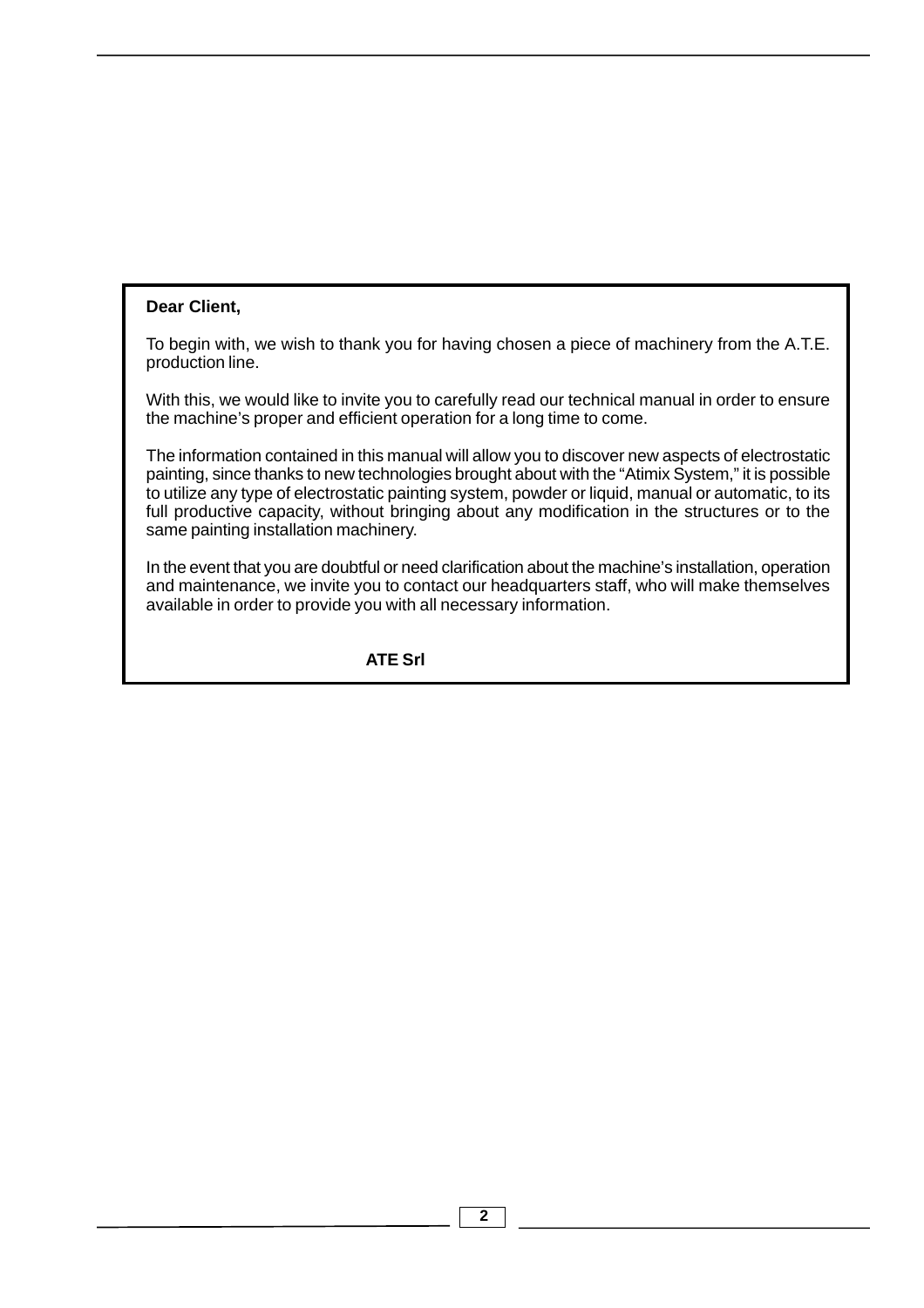#### **ALL PIECES OF EQUIPMENT SUPPLIED BY THE A.T.E. COMPANY ARE IN STRICT CONFORMITY WITH ALL NATIONAL AND EUROPEAN (C.E.) ANTI-ACCIDENT AND SAFETY STANDARDS.**



| A.T.E. s.f.<br>Via la Valle, 76 22066<br>Mariano Comense-ITAI Y<br>Tel 0316879300 Fax 0316879306 |                       |
|--------------------------------------------------------------------------------------------------|-----------------------|
| www.atesrl.it                                                                                    |                       |
| Modello                                                                                          | ATIMIX                |
| <b>Matricola</b>                                                                                 | ATE01SPX              |
| Anno                                                                                             | 2011                  |
| Pressione di progetto                                                                            | <b>11 BAR</b>         |
| Temperatura Min-Max(TS)volume  0°C\ +40°C                                                        |                       |
| Fluido                                                                                           | GRUPPO 2 (ARIA) 48 It |
| Valvola di sicurezza                                                                             | 1 BAR                 |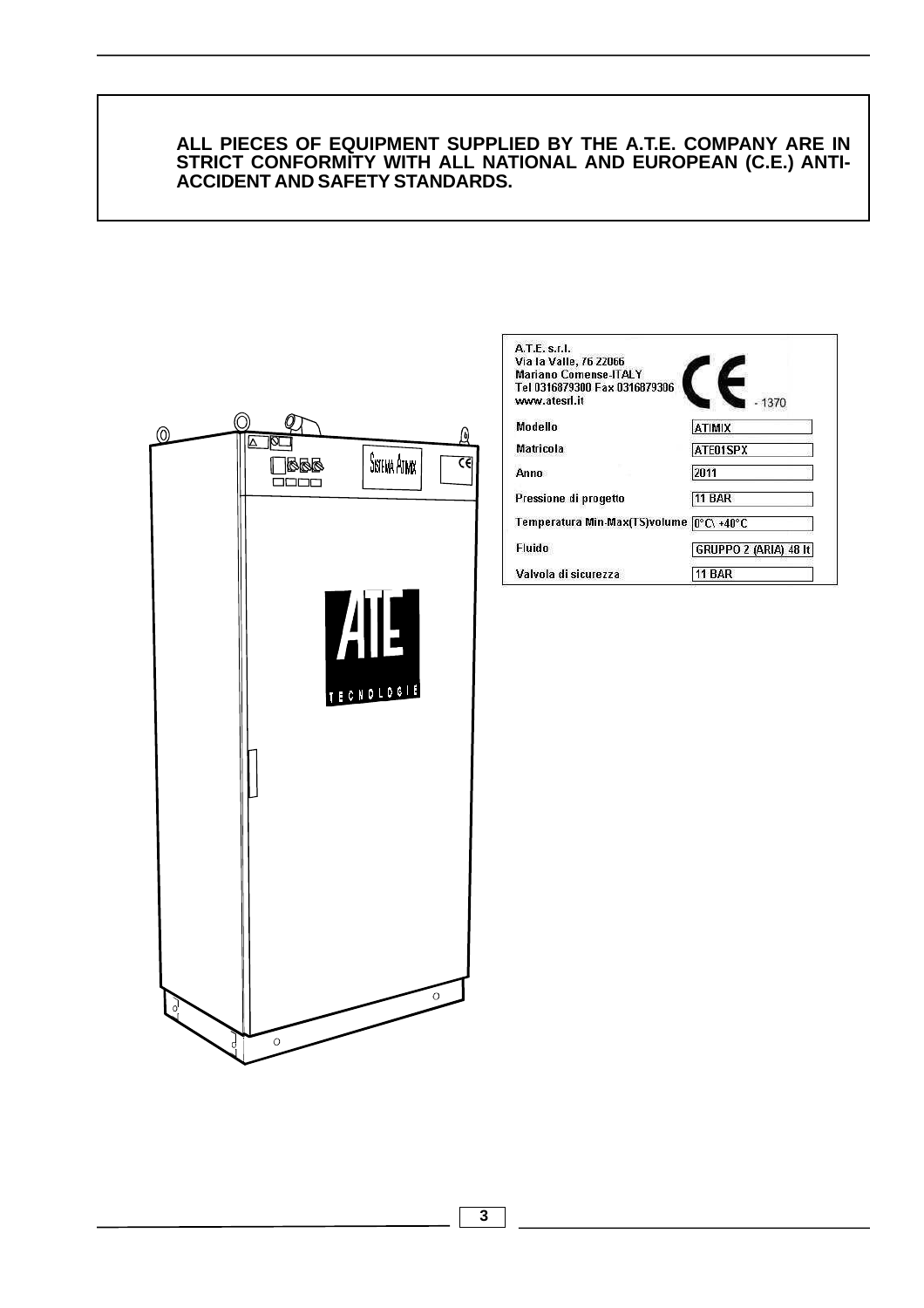| <b>TABLE OF CONTENTS</b> |                 |                                              |  |  |
|--------------------------|-----------------|----------------------------------------------|--|--|
| <b>PAGE</b>              | $5 -$           | - INTRODUCTION                               |  |  |
| <b>PAGF</b>              | 6               | - THE ATIMIX SYSTEM APPLICATION ENVIRONMENTS |  |  |
| <b>PAGF</b>              | $\overline{7}$  | - VERIFIABLE ADVANTAGES                      |  |  |
| <b>PAGF</b>              | 8               | - PRINCIPAL ELEMENTS OF THE ATIMIX SYSTEM    |  |  |
| <b>PAGF</b>              | 15 <sup>1</sup> | - ATIMIX SYSTEM CONNECTIONS                  |  |  |
| <b>PAGF</b>              | 23              | - ATIMIX SYSTEM APPLICATIONS                 |  |  |
| <b>PAGE</b>              | 26              | - STARTING AND OPERATING                     |  |  |
| <b>PAGE</b>              | 28.             | - TRANSPORT AND LIFTING                      |  |  |
| <b>PAGE</b>              | 29              | - ELECTRICAL SYSTEM                          |  |  |
| <b>PAGE</b>              | 32 <sup>2</sup> | - ATIMIX SISTEM MAINTENANCE                  |  |  |
| <b>PAGE</b>              | 33              | - SAFETY STANDARDS                           |  |  |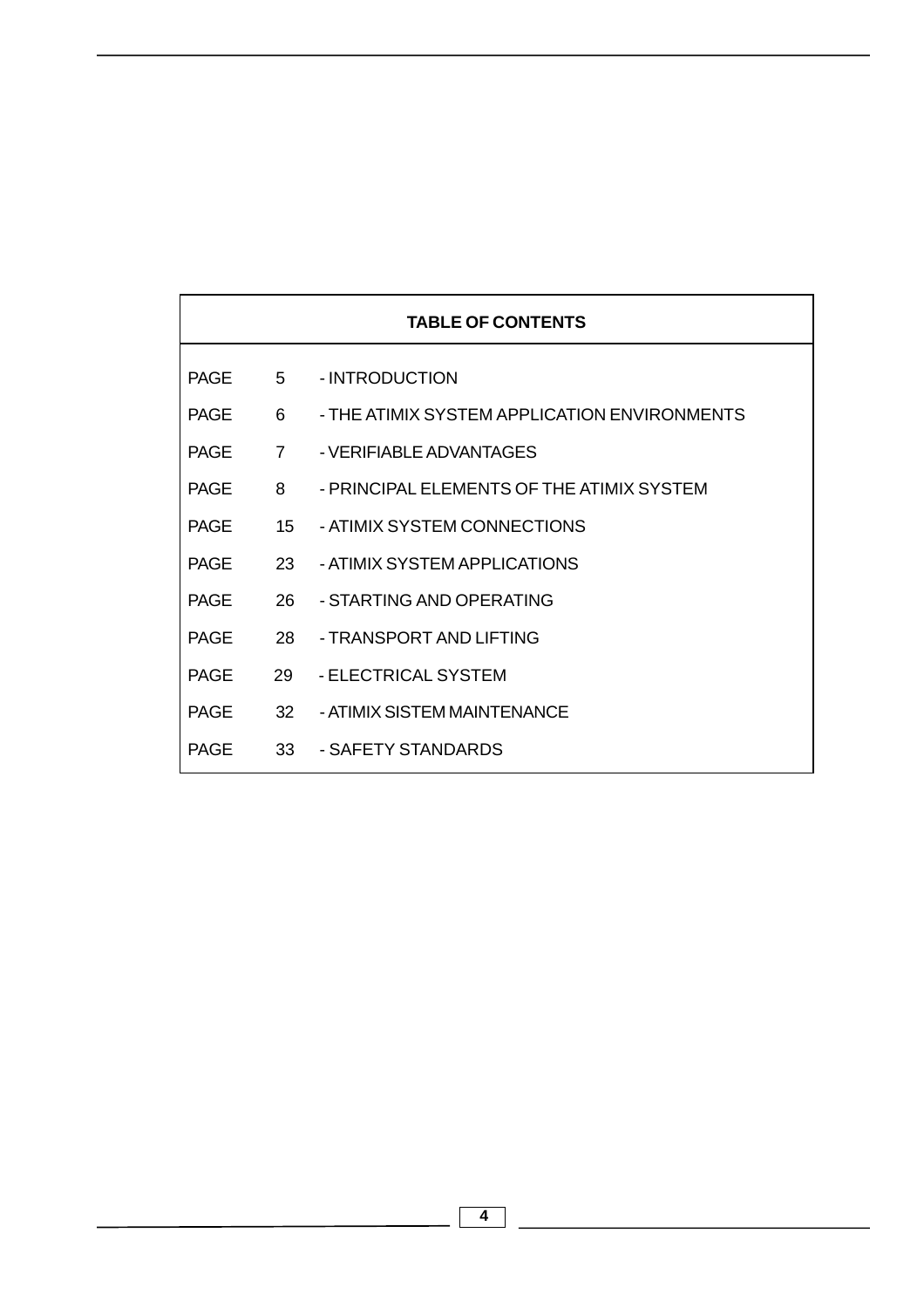# **INTRODUCTION**

#### **ATIMIX SYSTEM**

The "Atimix System" is a set of four industrial patents (Diagram 1) achieved in order to optimize the productivity of any electrostatic painting system, be it powdered or liquid, manual or automatic.

The "Atimix System" acts principally upon the painting system electrostatic field, permitting a better utilization of the electrostatic current.

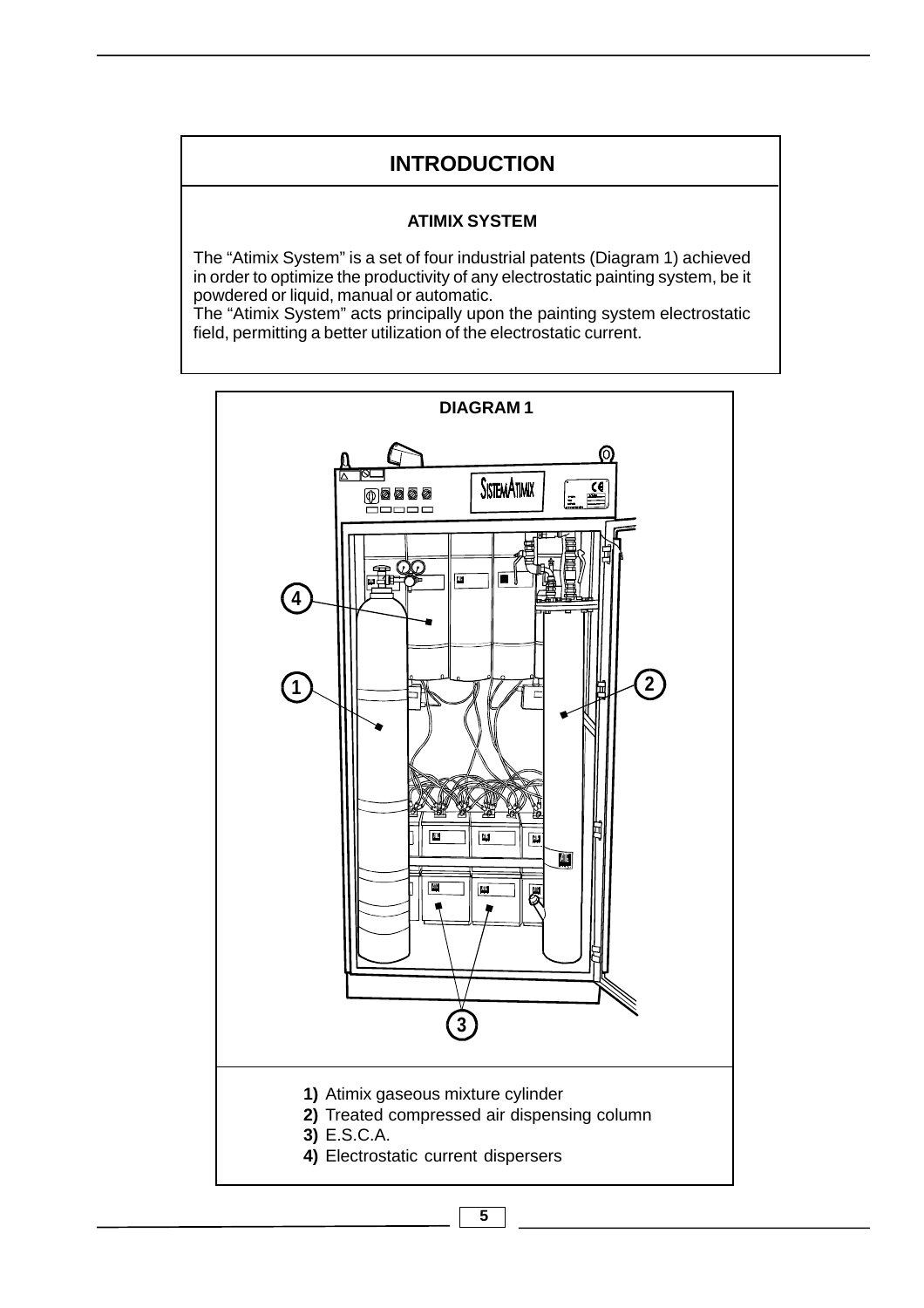| THE "ATIMIX SYSTEM" APPLICATION ENVIRONMENTS                                                                                |                                                                                                     |                                                                                                              |  |  |
|-----------------------------------------------------------------------------------------------------------------------------|-----------------------------------------------------------------------------------------------------|--------------------------------------------------------------------------------------------------------------|--|--|
| The "Atimix System" is compatible with any electrostatic painting system utilizing:<br>Diverse paint classifications:<br>A) |                                                                                                     |                                                                                                              |  |  |
|                                                                                                                             | -liquid paint:                                                                                      | monocomponent, bicomponent, polyurethane,<br>vinyl, metallic, catalytic and with any type of<br>liquid resin |  |  |
|                                                                                                                             | -powder paint:                                                                                      | epoxy, epoxy-polyester, polipolyester and with any type<br>of powdered resin                                 |  |  |
| B)                                                                                                                          | Diverse spraying technologies:                                                                      |                                                                                                              |  |  |
|                                                                                                                             | -with liquid paint:                                                                                 | air mixture guns, Airmix; Airless, rotating<br>cups and electrostatic discs                                  |  |  |
|                                                                                                                             | -with powder paint:                                                                                 | corona and supercorona guns, and electrostatic<br>discs                                                      |  |  |
| C)                                                                                                                          | Any type of painting installation:<br>-with metal (iron or steel) or plastic (PVC or moplen) booths |                                                                                                              |  |  |
|                                                                                                                             |                                                                                                     |                                                                                                              |  |  |

<u> 1980 - Johann Barbara, martxa amerikan per</u>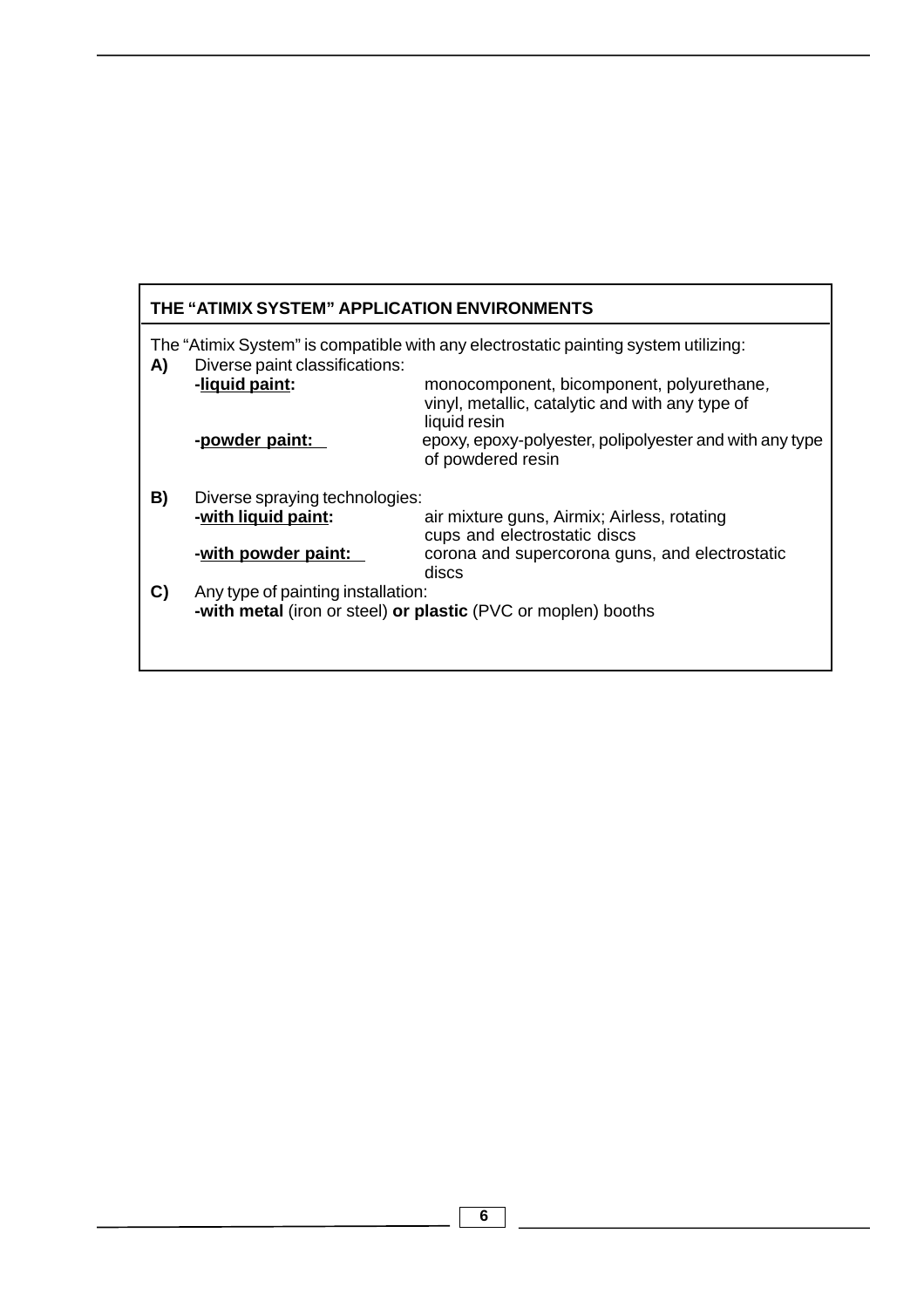# **VERIFIABLE ADVANTAGES**

The main results obtainable by applying the "Atimix System" can be summed up as follows:

# **WET PAINTING POWDER COATING**

# **QUALITATIVE ADVANTAGES**

- · better paint uniformity and stress-relieving on manufactured article (minor spillage and less heavy-laden bright edges);
- better penetration and windin (attenuation of Faraday cage problem). ·
- better paint uniformity and stressrelieving on manufactured article (less orange peeling and heavy-laden bright edges);
- better penetration and winding (attenuation of Faraday cage problem).

# **QUANTITATIVE AND ECONOMIC ADVANTAGES**

- · reduced paint consumption;
- · reduced solvent consumption;
- · increased painting plant productivity (possibility of boosting assembly line speed);
- possibility of reducing or eliminating occurrences of manual positioning touch-ups;
- · less production rejects;
- · reduced occurrences of booth cleaning (less overspray and less adhesion of paint to booth walls);
- reduced smudges to get rid of.
- · reduced paint consumption;
- · increased painting plant productivity (possibility of boosting assembly line speed);
- · possibility of reducing or eliminating occurrences of manual positioning touch-ups;
- · cleaner internal oven structure and diminished occurrences of maintenance;
- · cleaner powder holding pipes with resulting reduction in electrostatic disturbances during operation of guns;
- reduced color-changing times (less overspray and less adhesion of powders to booth walls);
- · reduced drip residue.

# **ENVIRONMENTAL AND ECOLOGICAL ADVANTAGES**

Reduced environmental pollution:

- · diminished overspray effect (less dispersion of paint in booth, less emission of fumes and solvents);
- · better use of high solid contents;
- · possibility of reducing quantity of solvents contained in paint;
- reduced smudges to get rid of.

Reduced environmental pollution:

- · diminished overspray effect (less dispersion of paint in booth, less emission of fine powders);
- · reduced powder residue.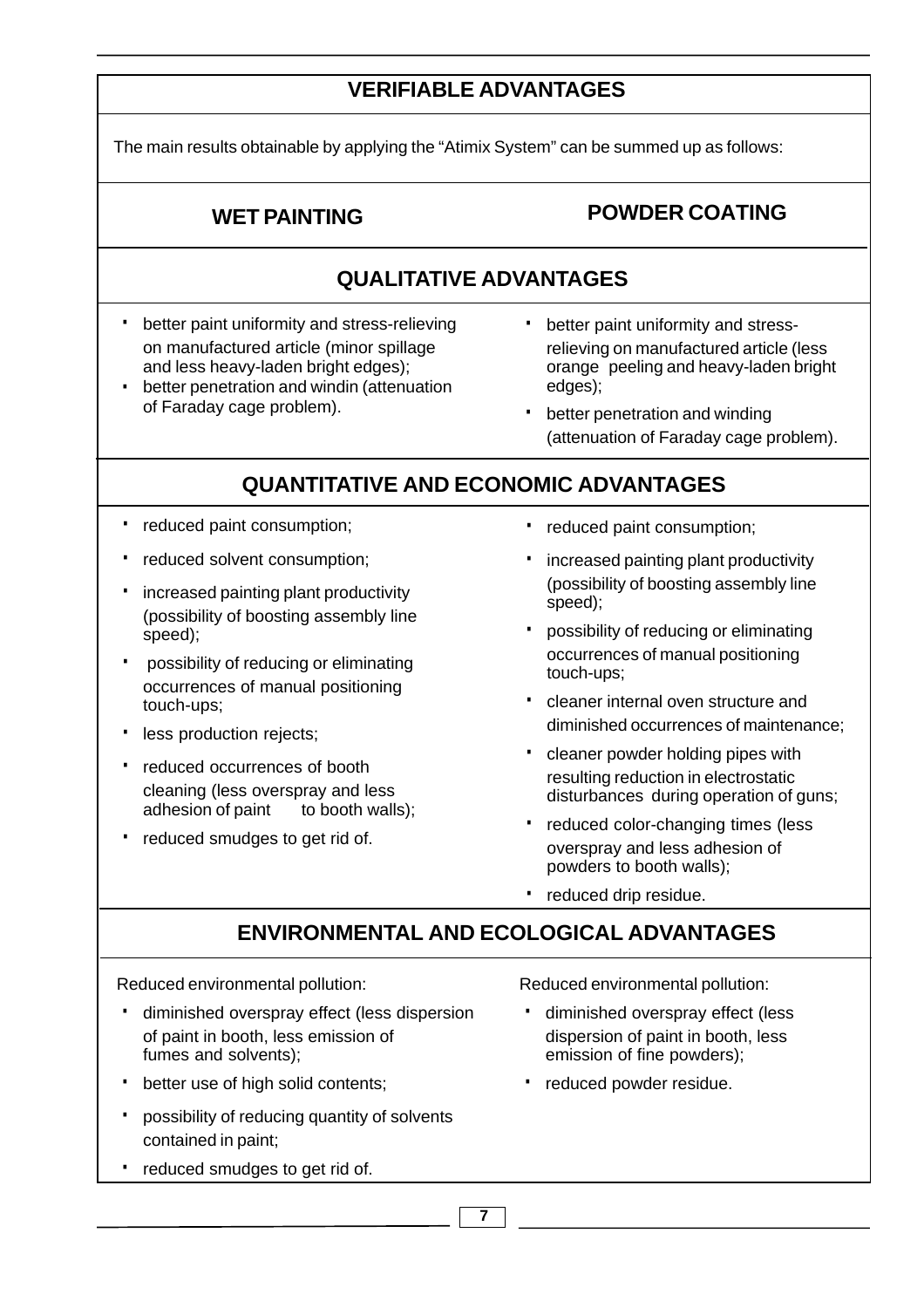# **PRINCIPAL ELEMENTS OF THE ATIMIX SYSTEM**

The Atimix System is principally constructed of four elements (Diagram 1).

**1)** ATIMIX GASEOUS MIXTURE CYLINDER;

**2)** TREATED COMPRESSED AIR DISPENSING COLUMN;

**3)** ESCA (Electrostatic and Stray Current Absorbers);

**4)** ELECTROSTATIC CURRENT DISPERSERS.

# **ATIMIX GASEOUS MIXTURE CYLINDER (Diagram 2)**

**The cylinder** contains an homogenous mixture of nitrogen, argon and helium. It is equipped with a double-stage pressure regulator which guarantees a constant distribution of gas in time.

The regulator possesses a crown wheel and pinion connector and does not necessitate any gasket. The pressure regulator has two gauges (Diagram 3).

• The first, a high-pressure one, indicates the cylinder pressure;

• The second, a low-pressure one, indicates the continuous pressure.

In order to guarantee a more precise measurement of the gas flow employed during the painting phase, the **flowmeter** or **flow regulator** comes into use.

This small device made of delrin permits lower quantities of gases to converge in the fluid bed, as compared with those quantities achieved by utilizing only the pressure regulator (maximum flowmeter output =  $\frac{1}{4}$  liter per minute).



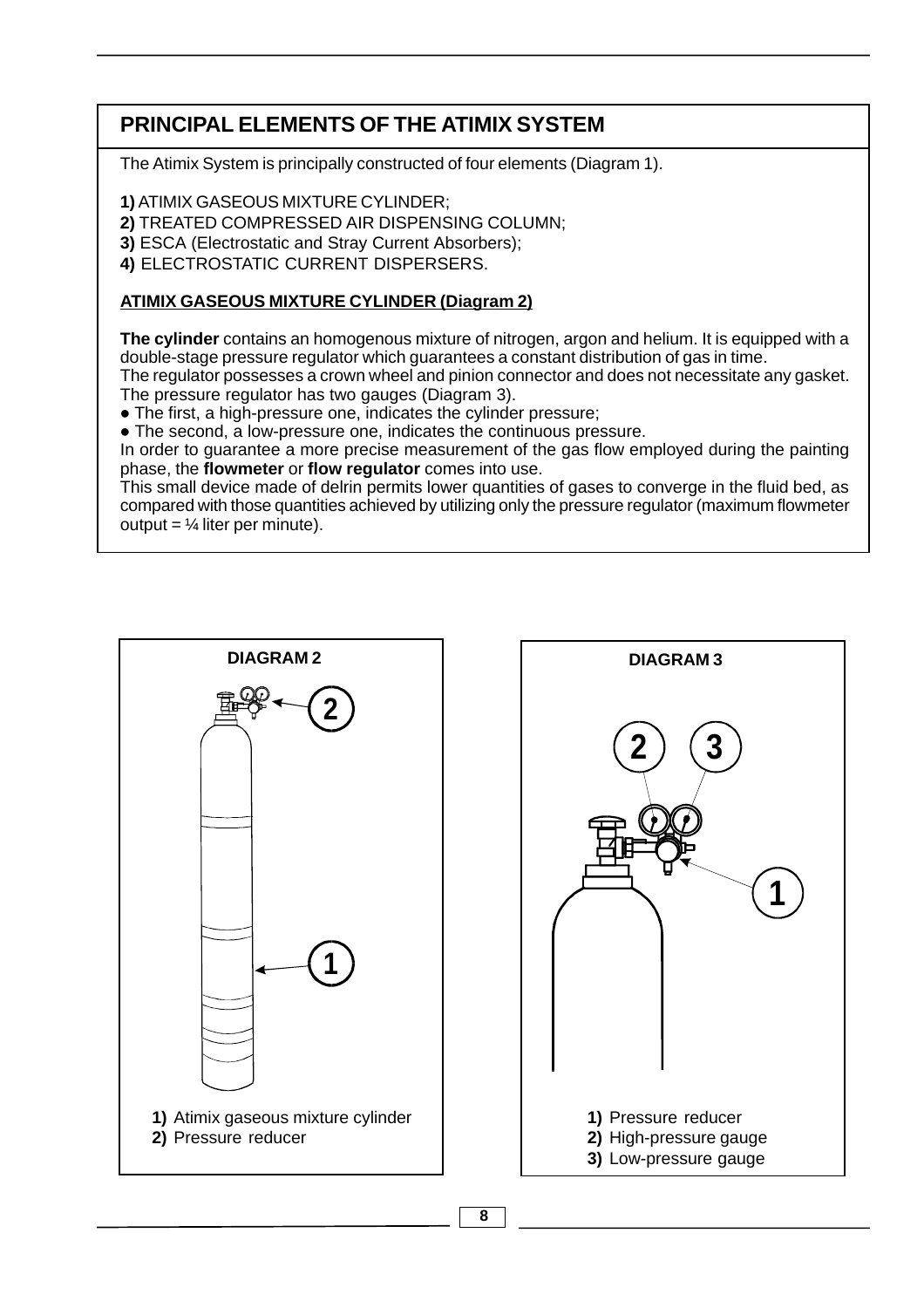### **- Functioning and Characteristics:**

The gases contained in the cylinder are three components existing within the air environment in which we live.

This gaseous formulation, immersed in small quantities in a painting system fluid bed, creates some precedents:

The Atimix gaseous mixture, when it becomes absorbed by the paint resins, diminishes the resins' tendency to accumulate at the bottom of its basin (with resulting fall-out reduction), increases their rate of slippage, and improves the polymer atomization in the application process.

The resin contained in the paint, by absorbing the gas, optimally acquires the electrostatic charge, permitting the principal result during the painting phase of a more homogenous and uniform paint distribution onto the manufactured article. Such results are visibly evidenced from a concrete decrease in fumes in the painting booth.

The Atimix gaseous mixture can be used with:

- ·**liquid paint:** monocomponent, bicomponent, polyurethane, vinyl, metallic, catalytic and with any type of liquid resin.
- any type of powdered resin. ·**powder paint:** epoxy, epoxy-polyester, polipolyester and with

### **- Consumption:**

An Atimix gaseous mixture cylinder of 6,000 liters, by maintaining a constant,  $\frac{1}{4}$  liter-per-minute gas flow rate, has an approximate 400 working-hour lifetime.

The Atimix gaseous mixture is produced and distributed exclusively under license from the A.T.E. Srl company.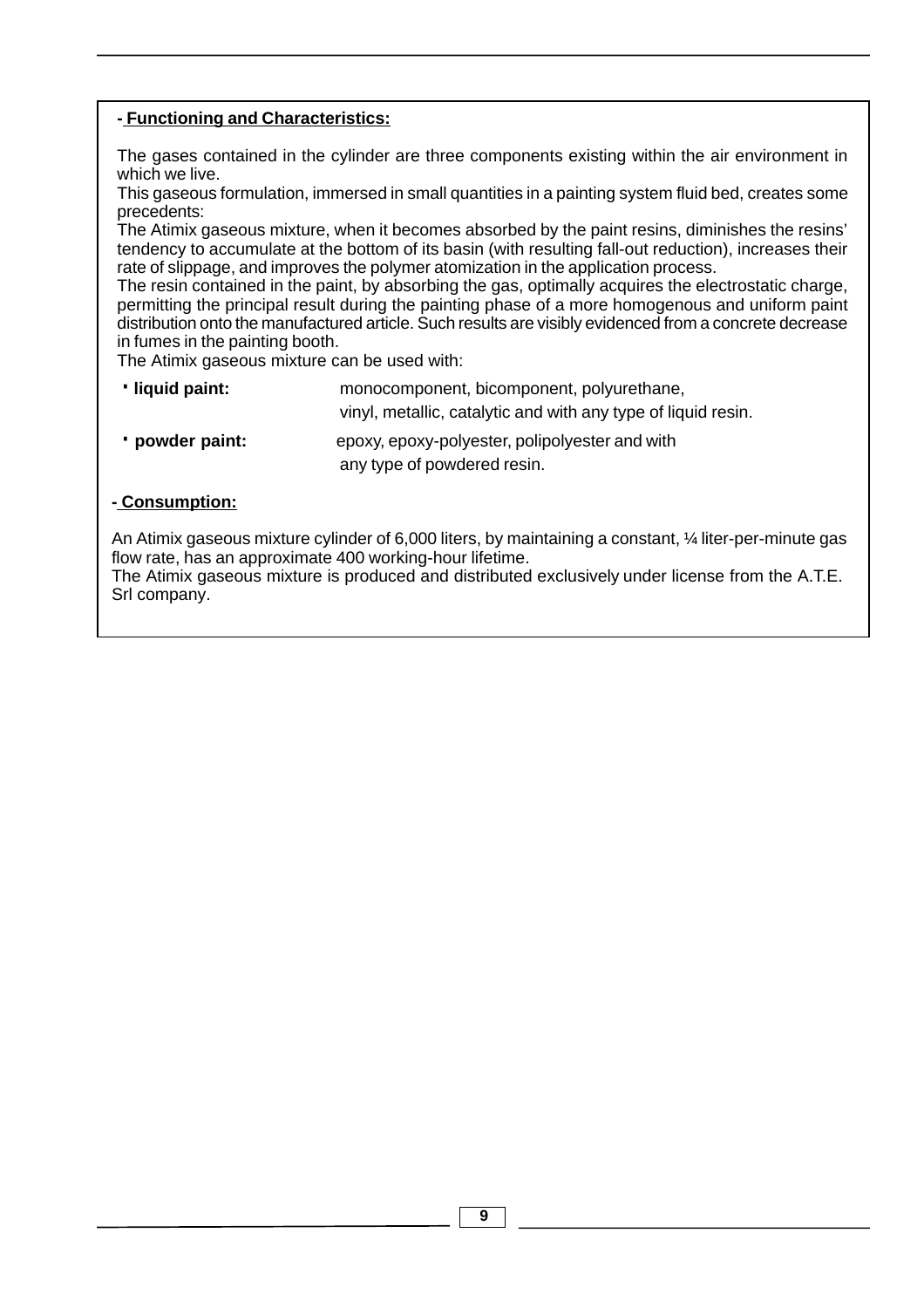# **TREATED COMPRESSED AIR DISPENSING COLUMN (Diagram 4)**

The dispensing column is essentially constructed from a cylinder made of anticorodal aluminium equipped with:

- A simplex valve;
- A multilayered filter;
- A thermoregulator;
- A safety valve calibrated at 10,3 Bar;
- An air by-passage system composed of three sluice valves;
- A fitting at the bottom of the column for the Atimix liquid.
- •

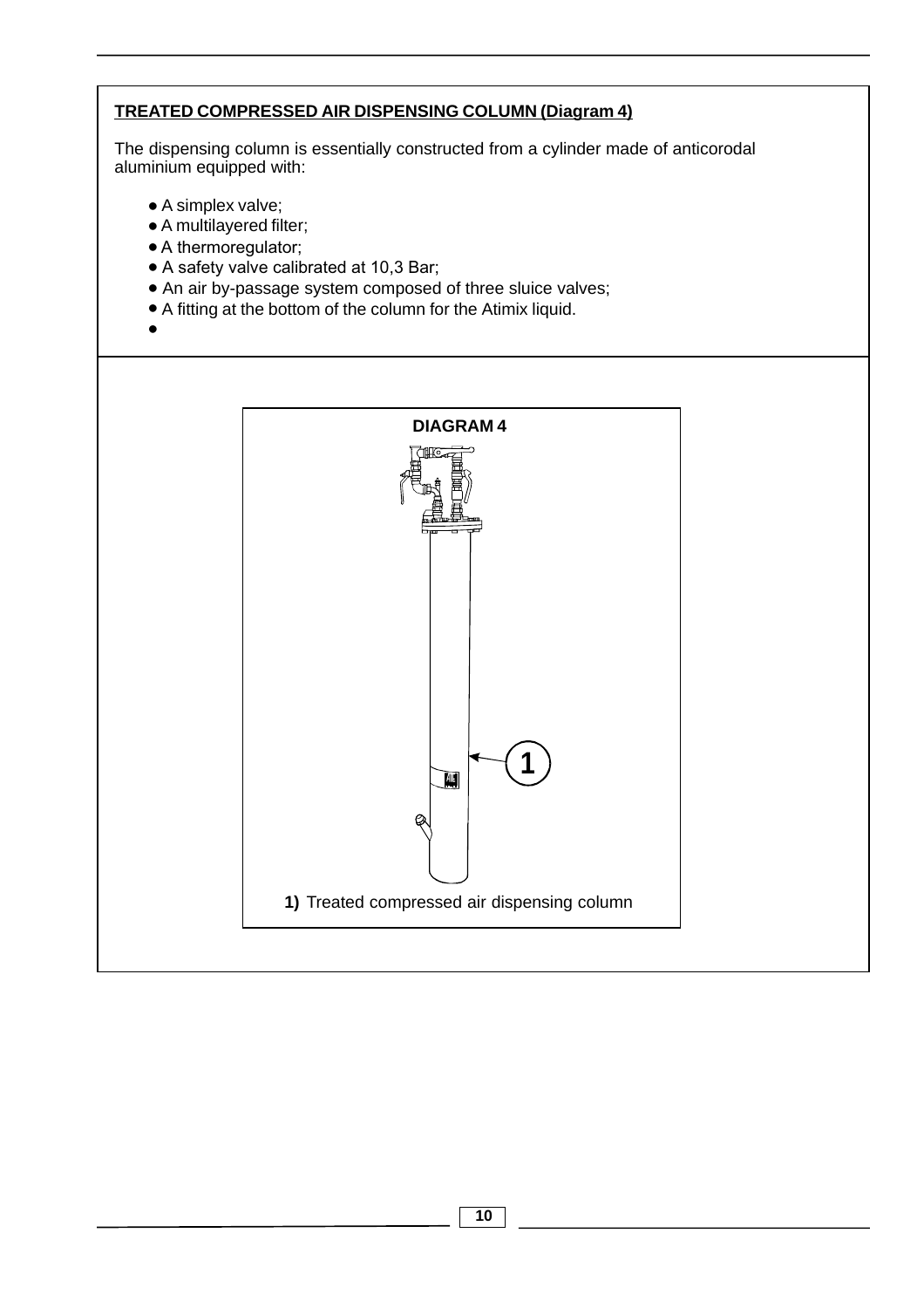#### **• Functioning and Characteristics:**

The introduction of the dispensing column brings about a change in the usual path of the air in a painting system. With the application of the "Atimix System," the air coming from the compressor first passes through the dispensing column and only afterwards converges at the distributing guns.

Structurally in the upper part of the column, a  $\frac{3}{4}$  air-feed system is located at both inlet and outlet (Diagram 5).

The air, upon entering the column, is projected onto the bottom of the same, where the **Atimix liquid** receptacle is located (Diagram 6). The direct contact with this particular liquid provides the air with a better conductivity and a greater capacity for the reception of electrostatic charges.

Therefore, the airflow rises again towards the upper part of the column, passes through a series of multilayered filters, and exits from the same column for utilization in the painting phase.

The filtration systems contained in the dispensing column are pre-fitted so as to guarantee that the outgoing air is perfectly dry and does not present any oily traces or other impurities.

The air, treated in this way, is predisposed to favor a more efficient and immediate transport of electrostatic charges, inasmuch as the salts contained in the Atimix liquid, exiting from the column in the form of anhydride, enable the air to capture the electrostatic field in the gun cap, impeding the electrostatic activity from dispersing within the booth and thus permitting the operator to totally concentrate the electrostatic charge on the manufactured article to be painted.



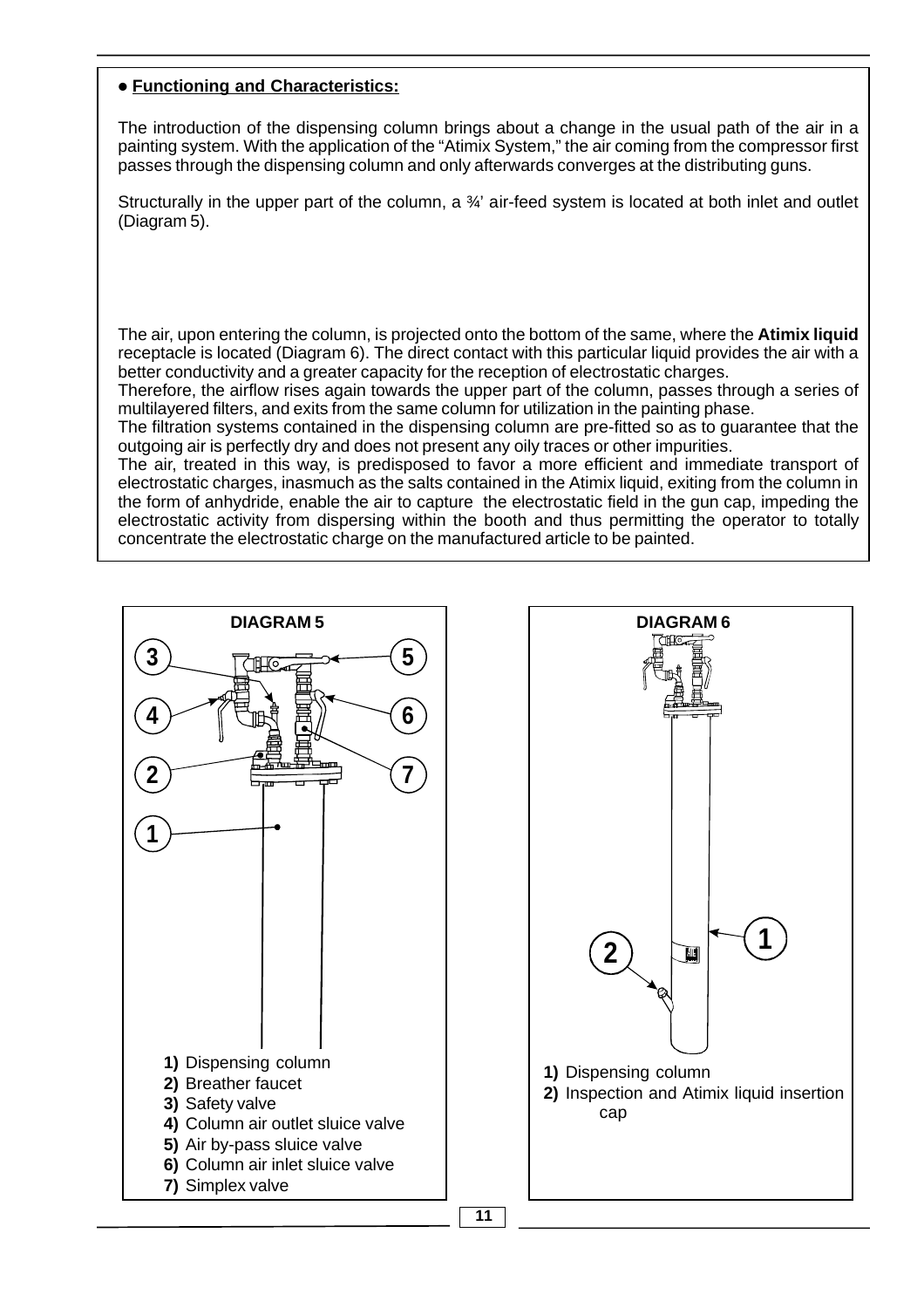The number of dispenser columns to be applied to a painting system varies in relation to the number of distribution guns – the higher being their number, the greater will be the delivery of air and, therefore, the number of columns to be utilized.

The Atimix Liquid is produced and distributed exclusively by the A.T.E. Srl Corporation.

# **• Safety**

The dispensing column possesses an air by-passage system composed of three sluice valves, which permits a return to using at any moment the air originating from the painting system.

# **• Consumption**

Atimix liquid: 2 bottles (200 ml each) per column every four/six working weeks.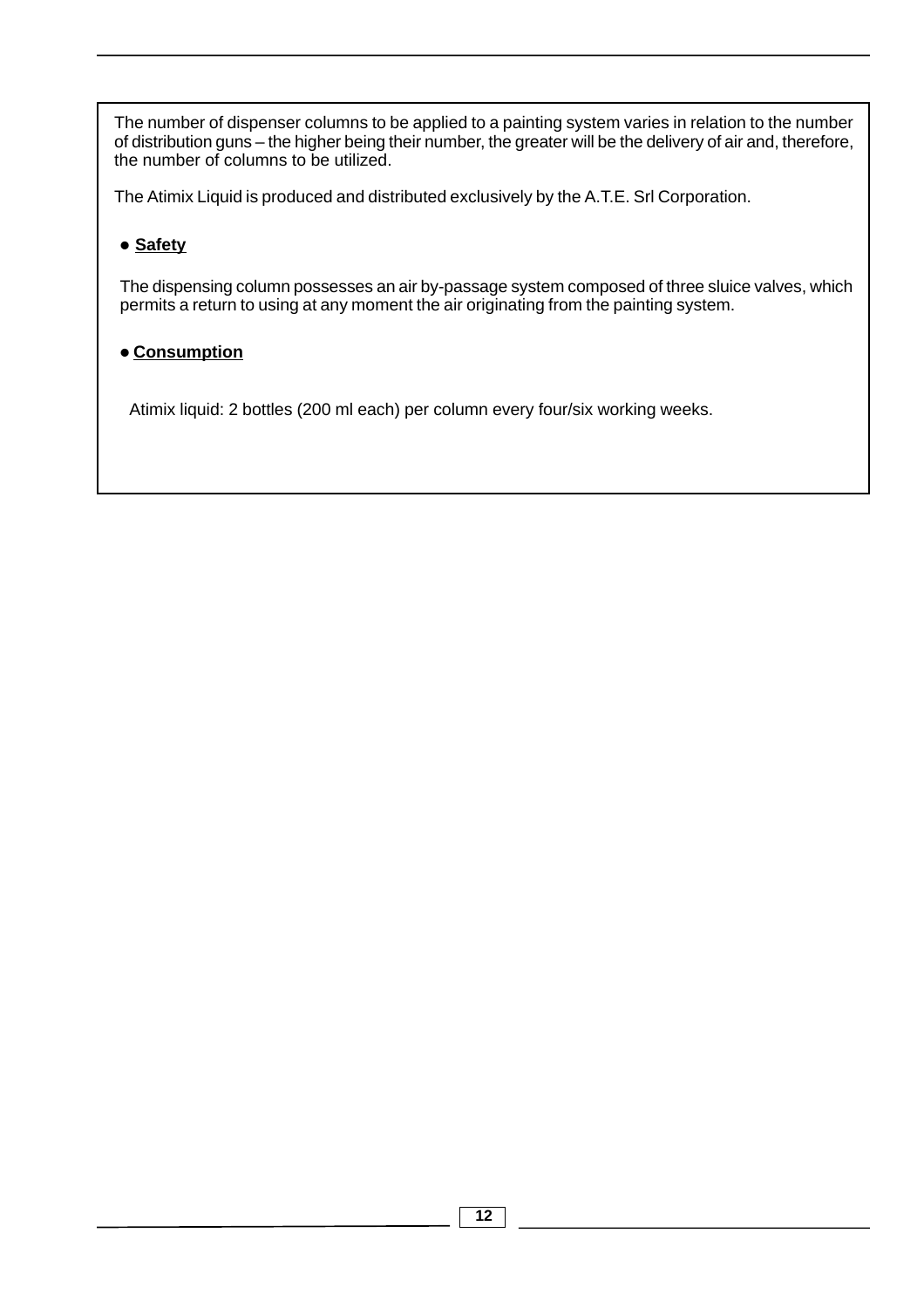# **ESCA (Electrostatic and Stray Current Absorbers) (Diagram 7)**

The absorber is composed of more metallic masses capable of absorbing in real time the charges of an electrostatic and/or other nature present in the painting system and/or in the environment (charges that are in any case to be considered harmful and therefore undesirable). Structurally, in the upper part of the ESCA, there are arranged two copper poles:

- one sized 50 x 10 represents the inlet, or rather the point at which the electrostatic charges converge in the absorber.
- one sized 30 x 8 represents the outlet and is directly connected to the insulated apposite copper cables to the electrostatic current dispersers.

### **Functioning and Characteristics**

In electrostatic painting systems, the accumulation of static currents causes undesirable effects which disturb the painting phase, like the Faraday cage, a static phenomenon that forms every so often at the corners of an object when it is hit by an electrostatic flow.

When a manufactured article is electrostatically charged, a "repulsion barrier" is created around it which keeps the paint from being deposited. For this reason, the more numerous the electrostatic particles are which the operator converges onto the manufactured article in order to try increasing penetration, the stronger the repulsion barrier will become around the object.

This repulsion effect that comes to be created, tends to reflect onto the guns and onto the user all electrostatic particles sent to the manufactured article, in this way leading the paint to be dispersed into the environment.

The absorption action of the ESCA electrostatic currents allows for the attenuation of the Faraday cage problem by keeping the manufactured article constantly neutral and, therefore, always able to receive the electrostatic charge produced by the guns.

The number of ESCA applicable to a painting installation varies in relation to the number of guns which distribute the electrostatic charge.

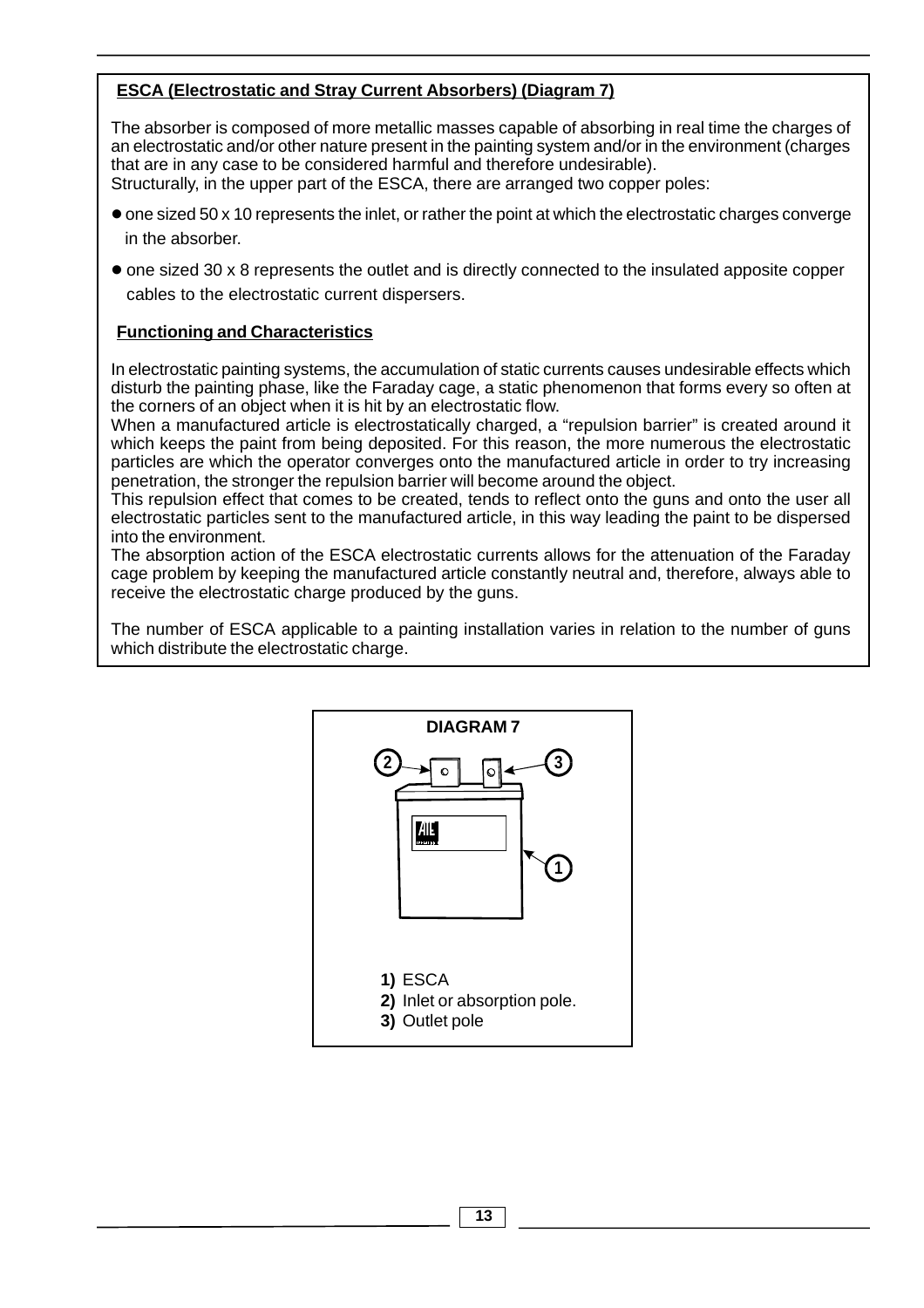# **ELECTROSTATIC CURRENT DISPERSERS (Diagram 8)**

The Electrostatic Current Dispensers are a couple of devices which operate in precise contact with the ESCA, inasmuch as their main function is that of neutralizing the electrostatic currents accumulated in the absorbers.

Structurally, the dispensers are constructed of a moplen pipe (160 x 700), inside of which is located a friction device that utilizes an airflow created artificially from a ventilator located at the extreme bottom of the disperser.

### ·**Functioning and Characteristics**

The disperser receives the electrostatic current from the ESCA via the insulated copper cables; in this manner, the static charges enter the dispenser, pass through the friction device where they lose their static charge, and are therefore dispersed into the external environment without causing any danger to the machines or to persons in the vicinity.

The dispersion of the electrostatic charges into the atmosphere instead of in the ground permits exceeding all limits, owing to the progressive saturation of the ground that is checked when the static charges must be dispersed in great quantities, as occurs in the electrostatic painting processes environment.

The dispersers utilize air and not the ground as a receiving element because air guarantees a greater constancy and a better reliability of static charge dispersion; additionally, the employment of air eliminates all the problems encountered with rod-grounded systems currently in use, in which conditions in zones bordering the painting plant are unsuited, as a result of their geological nature or other reasons, for a proper dispersion of the static charges.

#### ·**Consumption:**

The ventilators contained in the dispersers have 230 W monophase starters fed by a 0.22 A current, which develop an absorption power equal to 50 W to 50 Hertz and 46 W to 60 Hertz.



**14**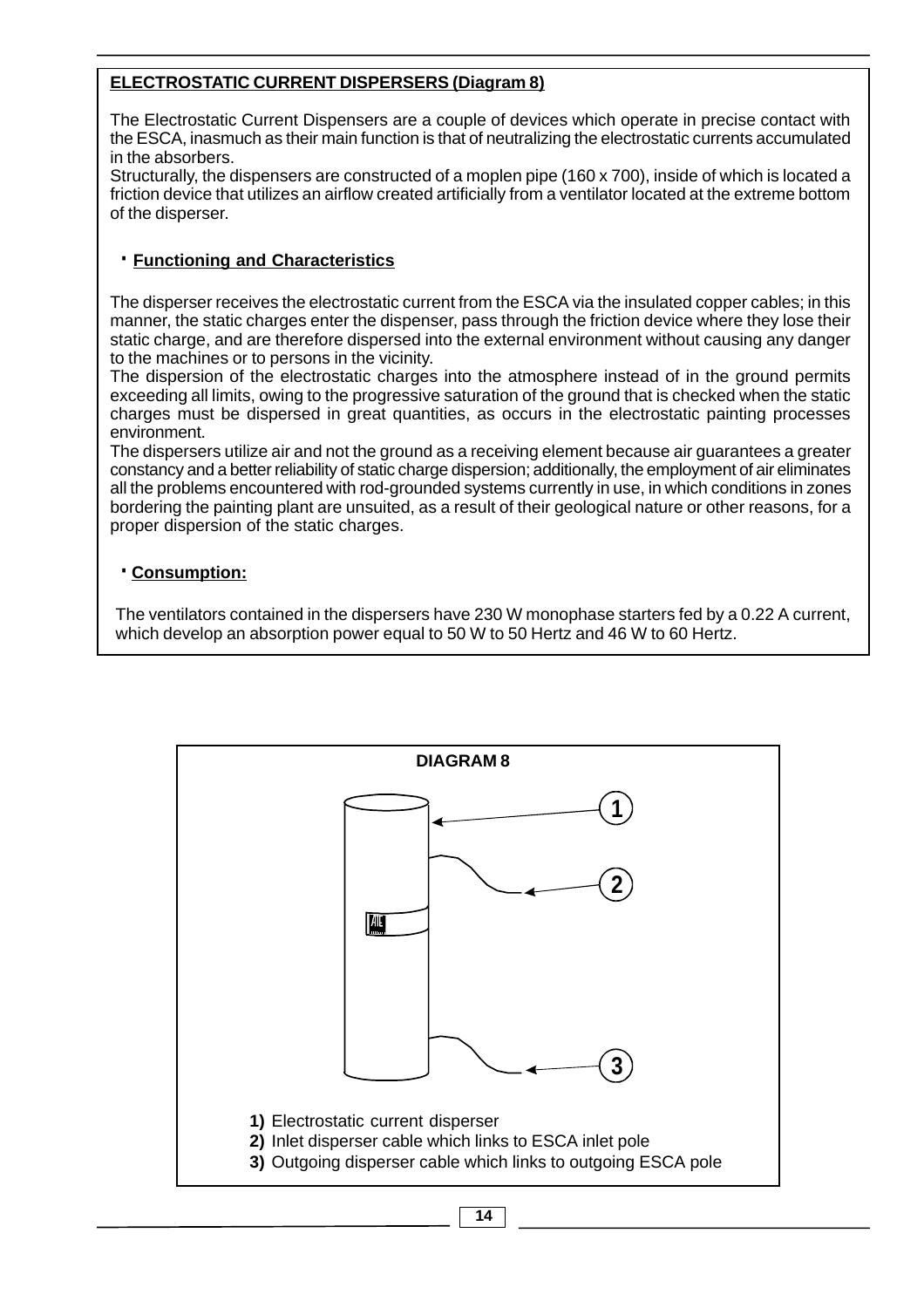## **ATIMIX SYSTEM CONNECTIONS**

The installation of the "Atimix System" in an electrostatic painting plant comprises the execution of three fundamental connections:

#### **1) Atimix Gaseous Mixture Connection**:

- **•** Gas with air mixture, Airmix, Airless, rotating cups and electrostatic disc liquid guns;
- **•** Gas with corona, supercorona and electrostatic disc powder guns.
- **2) Dispensing Column Treated Compressed Air Connection:** The air connection is the same for all the spraying technologies listed below.
- **•** With air mixture, Airmix and rotating cup guns;
- **•** With corona, supercorona and electrostatic disc powder guns.

### **3) ESCA Connection:**

**•** The same for all painting installations and for all existing spraying technologies.

All the connections performed in the Atimix System installation process involve no modification to the painting plant structures or machinery to which the system is applied.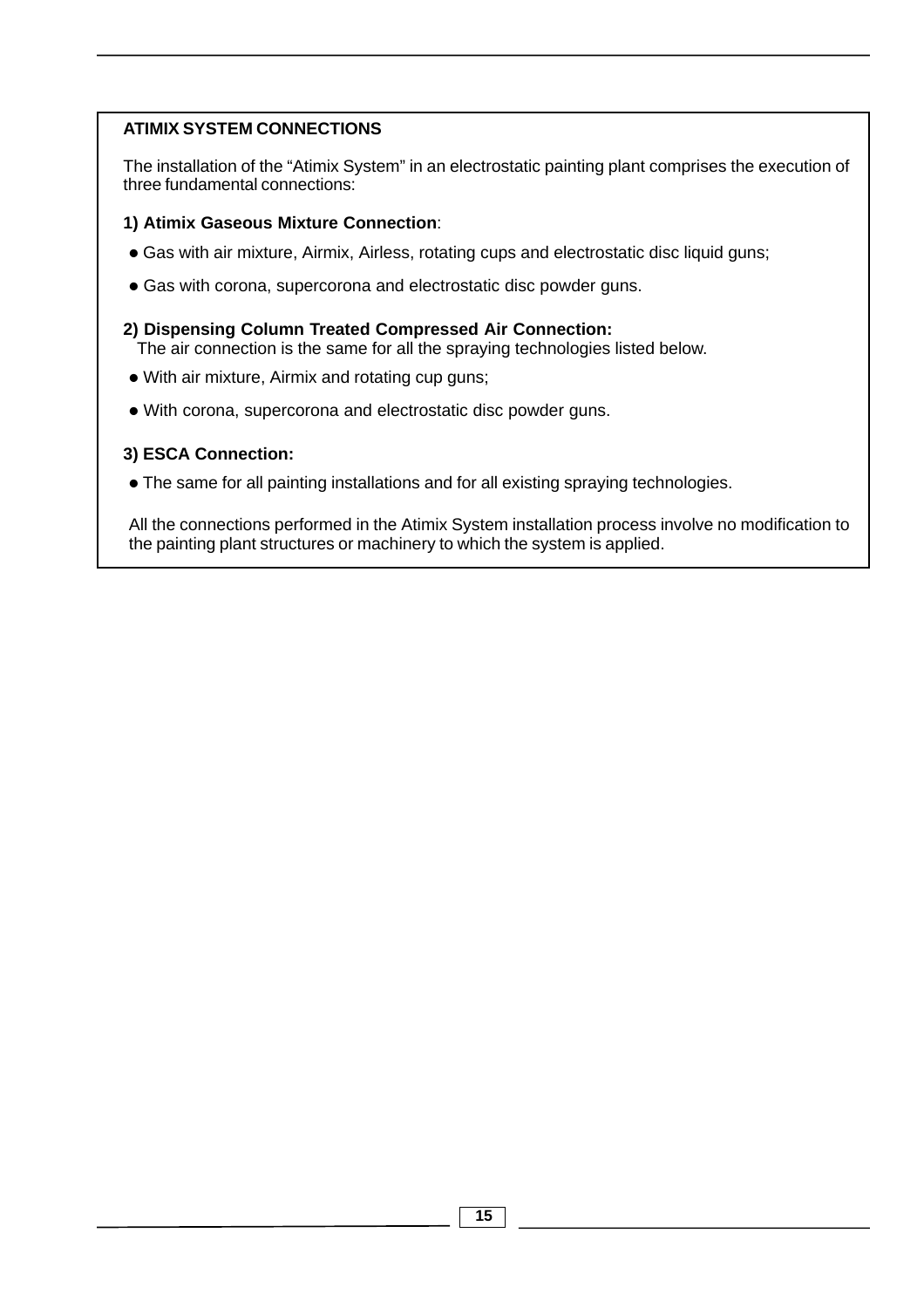#### **CONNECTION FOR ATIMIX GASEOUS MIXTURE INPUT IN SYSTEMS WITH AIR MIXTURE, AIRMIX, AIRLESS, ROTATING CUP AND ELECTROSTATIC DISC LIQUID GUNS. (DIAGRAM 9)**

#### **Connection Procedures (Diagram 9)**

- **1)** Connect pressure reducer (2) to gas cylinder (1). The pressure reducer connection (2) is crown-wheel-and-pinion, therefore it is necessary to tighten the shoulder nut well; the pressure reducer (2) does not need any sealing. Make sure that there are no gas leaks present.
- **2)** Connect pressure reducer outlet (2) to interceptor tap (3) with 6x4 diameter pipe.
- **3)** Connect interceptor tap outlet (3) to end of flowmeter (4) with 6x4 diameter pipe.
- **4)** At other end of flowmeter (4), attach 6x4 diameter pipe and place it in interior of paint receptacle (5).

In the event that system to which the "Atimix System" is applied possesses additional paint receptacles (Diagram 10), some deflectors (3) are fitted for placing downstream from pressure reducer (2) and proceeding with gas connection in same manner as described above.

#### **CONNECTION FOR ATIMIX GASEOUS MIXTURE INTAKE IN SYSTEMS WITH AIR MIXTURE, AIRMIX, AIRLESS, ROTATING CUP AND ELECTROSTATIC DISC LIQUID GUNS.**



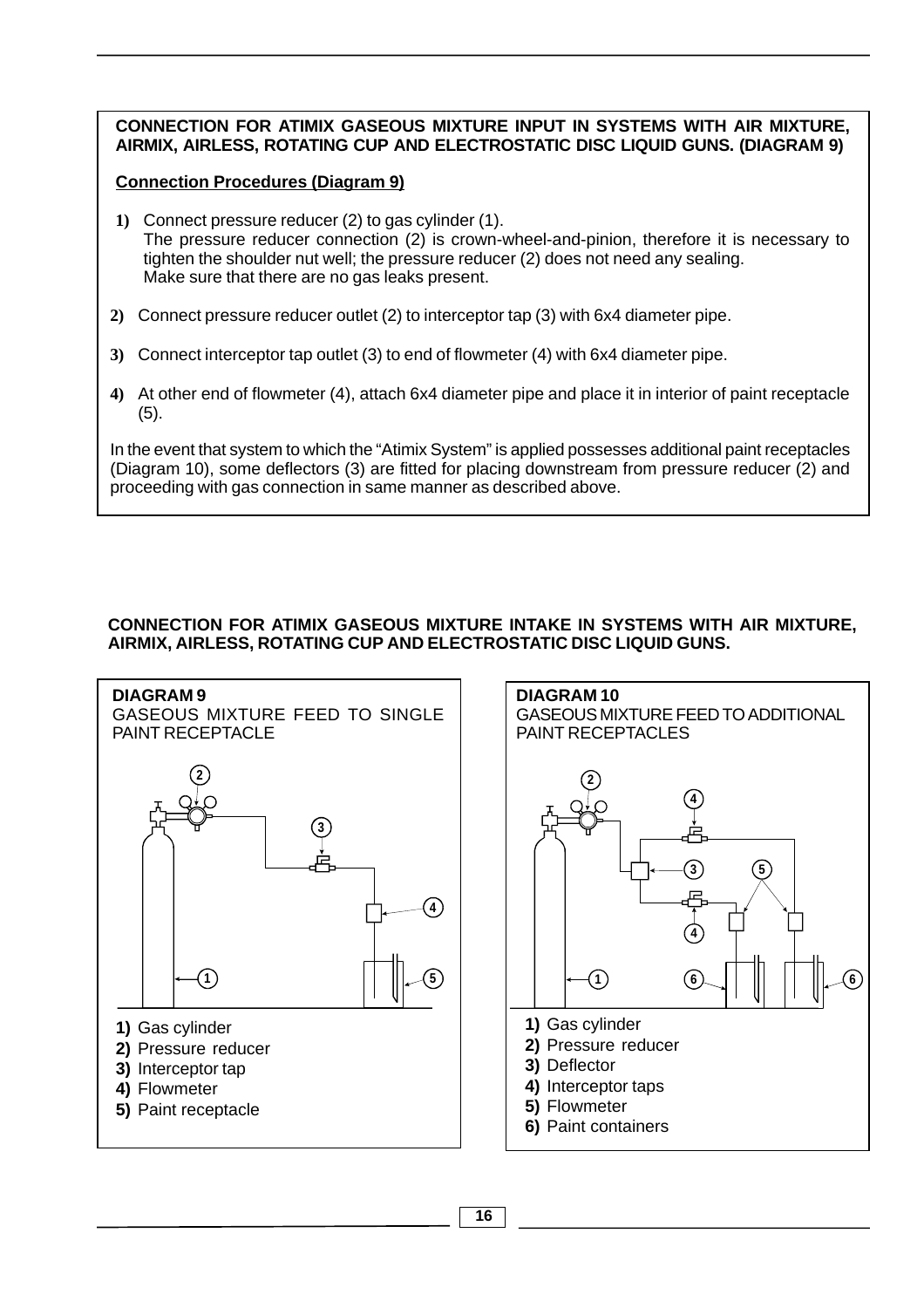#### **CONNECTION FOR ATIMIX GASEOUS MIXTURE INPUT IN SYSTEMS WITH CORONA, SUPERCORONA AND ELECTROSTATIC DISC POWDER GUNS (DIAGRAM 11)**

In powder painting systems, the use of the Atimix gaseous mixture is directly linked to the functioning of a **pneumatic valve** (Diagram 13), since the gas leaving the cylinder, before converging in the fluid bed, passes through such a device.

The pneumatic valve is normally closed. Its opening and, therefore, the passage of the gas flow come about only when the gun is in operation; at the instant that the gun terminates the painting process, the valve automatically closes and, consequently, the flow of gas is also interrupted.

Functioning of the Pneumatic Valve:

The opening of the valve depends on the functioning of the distributor guns:

When the guns paint, from the gun control console leaves a flow of air which goes to the Venturi tube via the air thrust pipe. Thanks to a three-way deflector purposely linked to this pipe, there is drawn a quantity of air that converges at the pneumatic valve upper connector; this small quantity of air generates an impulse that causes a spring to contract inside the valve, determining its opening.

# **Connection Procedures (Diagram 11):**

- **1)** Connect pressure reducer (2) to gas cylinder (1). Pressure reducer connection (2) is a crown-wheel-and-pinion one, therefore it is necessary to tighten shoulder nut well; pressure reducer (2) does not need any sealing. Make sure that there are no gas leaks present.
- **2)** Connect pressure reducer outlet (2) to hose coupling (4) of pneumatic valve (3) with 6x4 diameter pipe.
- **3)** Connect hose coupling (5) located at other end of pneumatic valve (3) with 6x4 diameter pipe to flowmeter (6), generally located 2/3 meters from paint container (12).
- **4)** At other end of flowmeter (6), attach 6x4 diameter pipe and place it in interior of paint receptacle  $(12)$ .
- **5)** For operation of pneumatic valve (3), connect pneumatic valve upper connector (7) with 8x6 diameter pipe to central point (or indirect part) of three-way deflector (8). It is advisable to position three-way deflector (8) at interior of gun control console (10).
- **6)** Insert three-way deflector (8), connecting two side ends, into air thrust pipe that passes from gun control console to Venturi tube (9).

In the event that system to which the "Atimix System" is applied has additional paint receptacles (Diagram 12), some deflectors (3) are fitted for placing downstream from pressure reducer (2) and proceeding with gas connection in same manner as described above.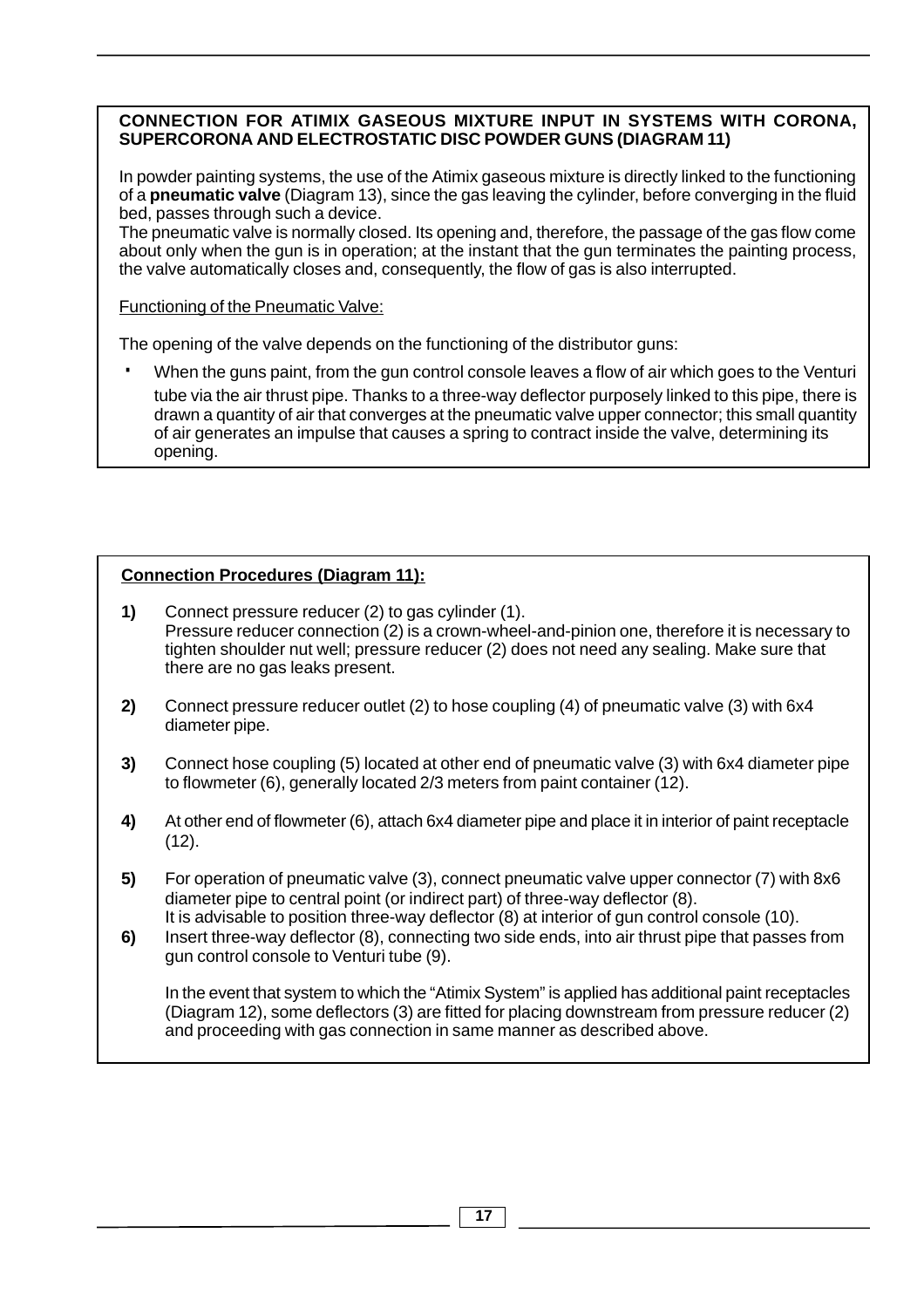#### **CONNECTION FOR FEEDING THE ATIMIX GAS MIXTURE INTO PLANTS USING CORONA GUNS, SUPERCORONA GUNS, AND ELECTROSTATIC POWDER DISKS**



- **1)** Gas cylinder
- **2)** Pressure reducer 1) Gas cylinder<br>
2) Pressure reduce<br>
3) Pneumatic valve<br>
4) Valve intake w<br>
5) Valve outlet wi<br>
6) Flow meter<br>
7) Upper valve cc<br>
8) Three-way pipe<br>
9) Air thrust hose a<br>
10) Gun control pa<br>
11) Venturi
- 
- **4)** Valve intake with gas hose connection
- **5)** Valve outlet with gas hose connection
- **6)** Flow meter
- **7)** Upper valve connection **8)** Three-way pipe-fitting
- **9)** Air thrust hose at the outlet on the gun control panel
- **10)** Gun control panel
- **11)** Venturi
- **12)** Paint container
- **13)** Deviator



**18**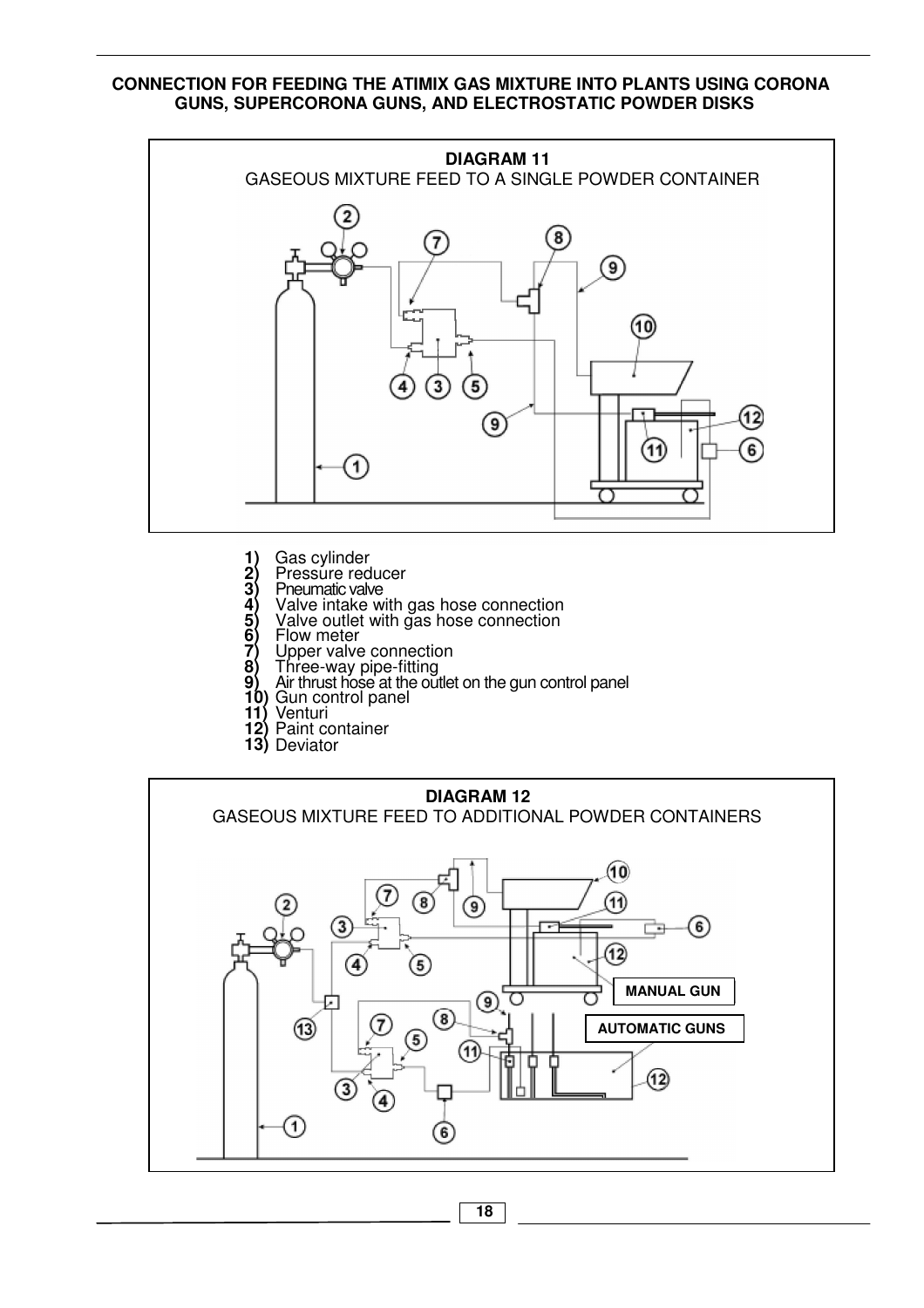

**DIAGRAM 13 PNEUMATIC VALVE**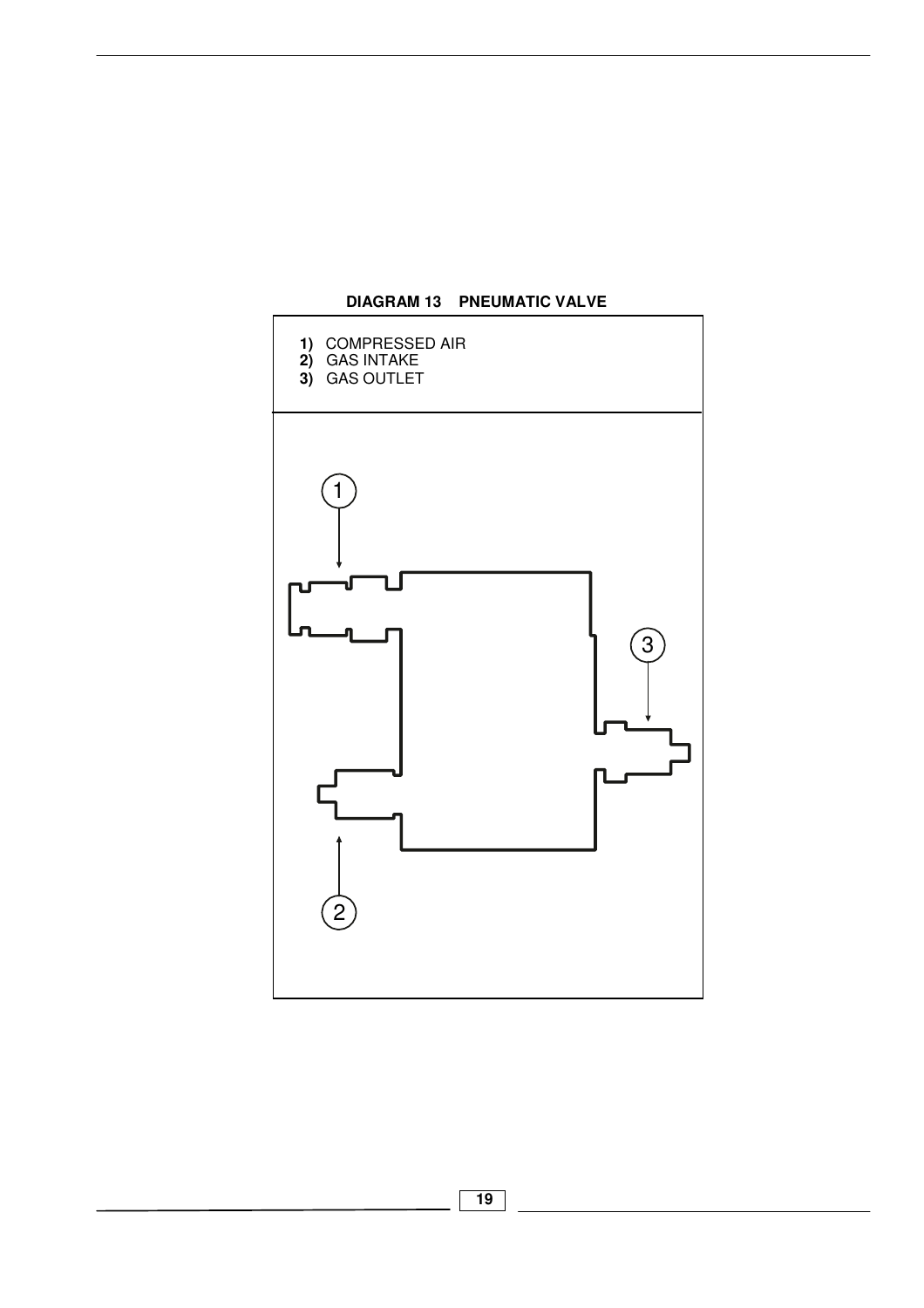#### **AIR CONNECTION FOR SYSTEMS WITH AIR MIXTURE, AIRMIX, ROTATING CUP LIQUID GUNS AND WITH CORONA, SUPERCORONA, ELECTROSTATIC DISC POWDER GUNS (Diagram 14)**

#### **Connection Instructions:**

- **1)** Attach mains air pipe to dispensing column(s) inlet (1), located in metal cabinet. Inlet is distinguished in any case by a unidirectional valve (7).
- **2)** Connect column outlet (4) either to general inlet of gun control console or to atomization air pipe of guns.

For maintenance of dispensing column, three sluice valves **(By-Pass System)** are fitted:

- one at column inlet (6);
- one at column outlet (4);
- other located as indicated at point (5).

By opening sluice valves (4) and (6) and closing valve (5), the column is in operation. In order to By-Pass column, close sluice valves (4) and (6) and open valve (5), in such a way excluding mains air of column without interrupting airflow to guns.



**20**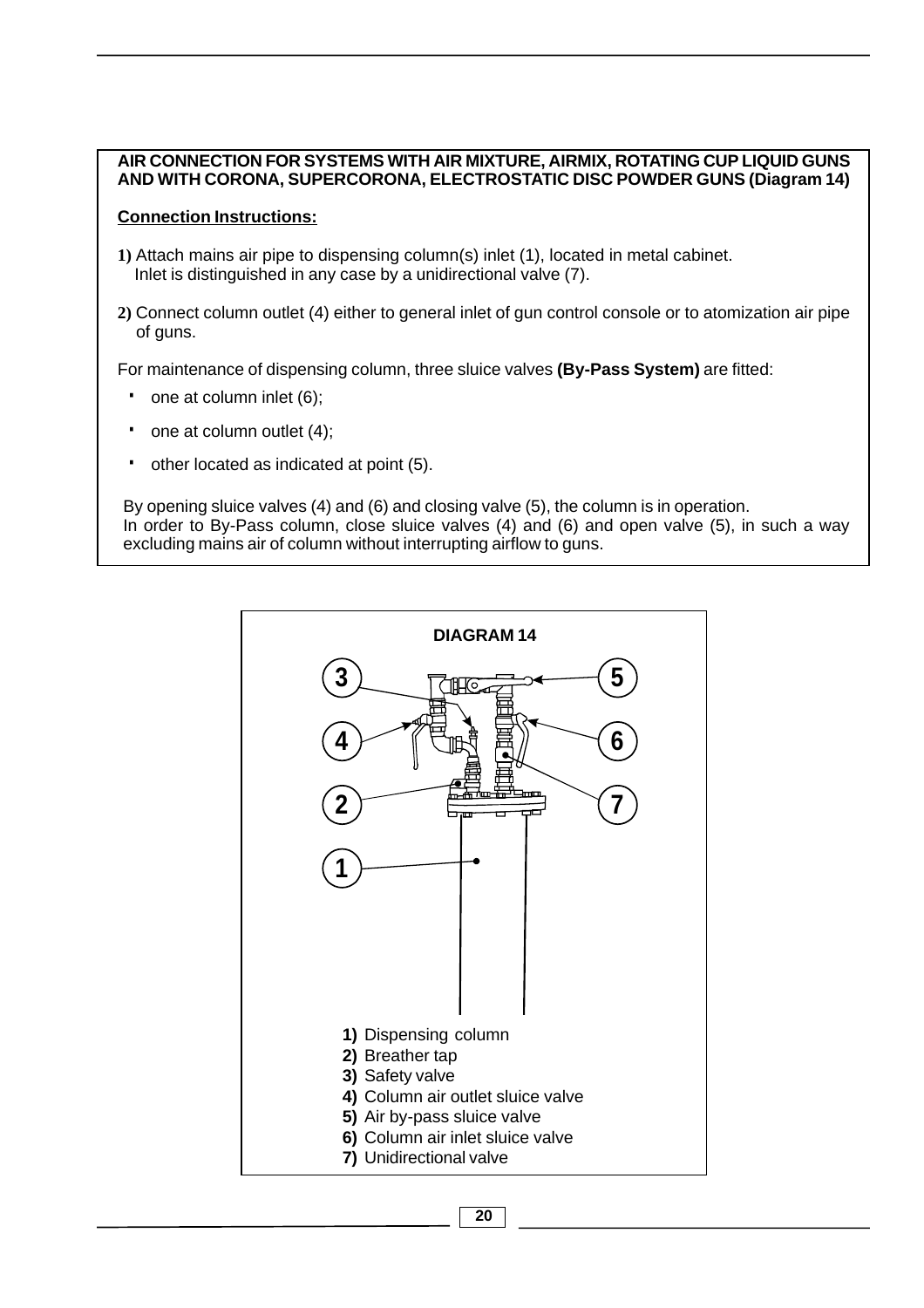# **ESCA (ELECTROSTATIC & STRAY CURRENT ABSORBERS) CONNECTION (Diagram 15)**

The ESCA connection is adaptable to all existing painting systems.

The absorbers (5) are located at the interior of the metal cabinet (4) and are connected, with apposite insulated copper cables (6), from one side to the painting installation and from the other to the electrostatic current dispersers (7).

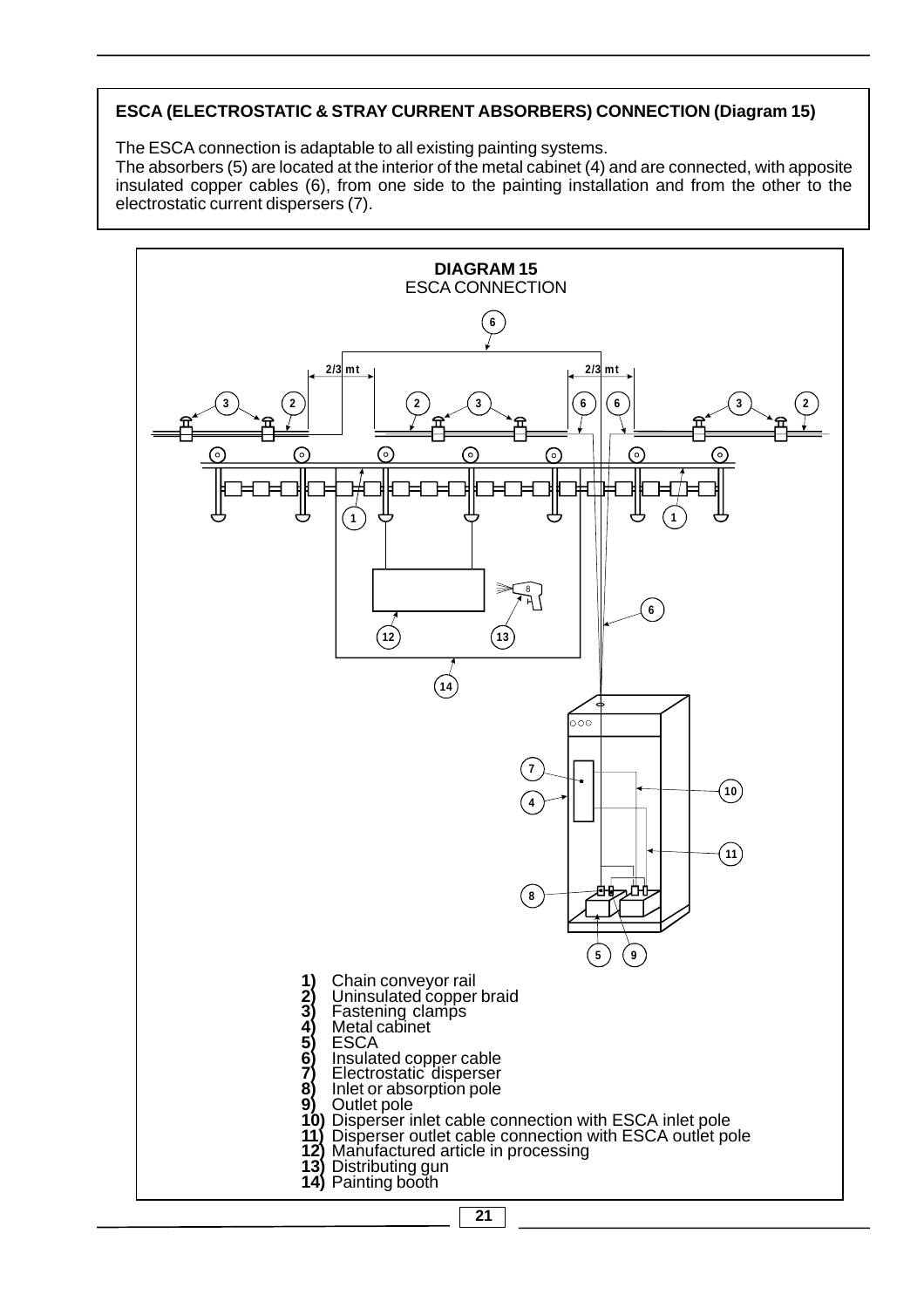### **ESCA Connection with electrostatic current dispersers (Diagram 16):**

To complete the ESCA connection to the painting system, it is necessary to connect the absorbers (4) to the electrostatic current dispersers (1). Such an operation is very simple as far as:

- ·the cable located in upper section of disperser (2) is connected to ESCA inlet (5) (bigger pole);
- ·the cable located in lower section of disperser (3) is connected to ESCA outlet (6) (smaller pole).

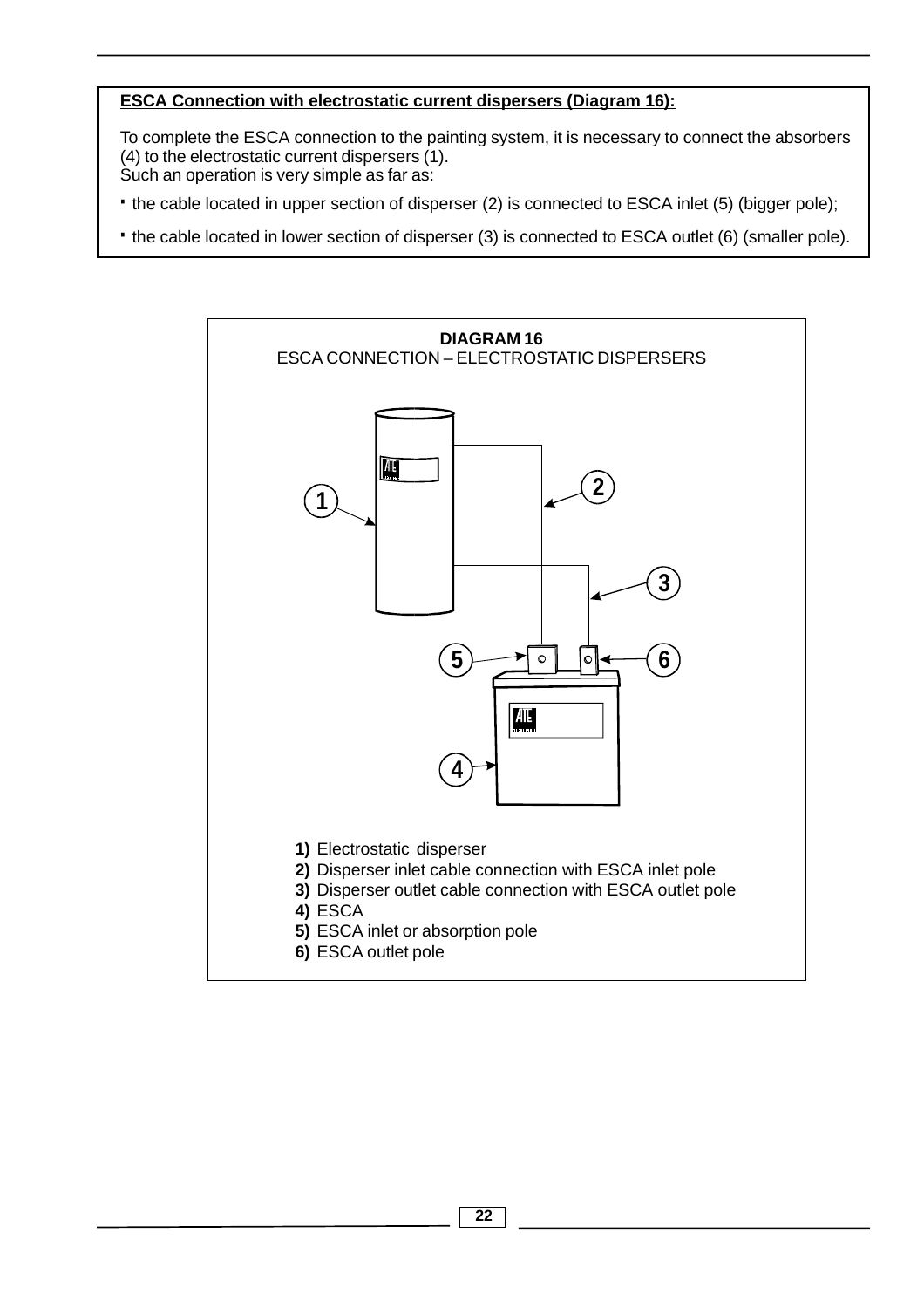#### **CHARACTERISTICS OF THE "ATIMIX SYSTEM" CONNECTED TO AIR MIXTURE PNEUMATIC, AIRMIX AND ROTATING CUP LIQUID GUN SYSTEMS (Diagram 17)**

The Atimix System has introduced substantial modifications that decidedly improve the electrostatic deposition production efficiency of a traditional plant.

- **A)** The compressed air, immersed in the dispensing column, enters in contact with the Atimix liquid, passes through a series of multilayered filters and exits the column in order to be used during the painting phase. This treatment permits having air perfectly dry and free of oily traces and other impurities; moreover, thanks to the salts contained in the Atimix liquid, the air takes on the power of uniformly collecting the electrostatic current.
- **B)** The Atimix gaseous mixture immersed directly in the painting receptacle optimizes the atomization of the product being applied. This new fluid (formed from paint, gaseous mixture) results in ideal conditions for the maximum absorption of the electrostatic charges in the distributing guns.
- **C)** The electrostatic charges are first absorbed by the ESCA and then neutralized by the dispersers. This process allows to eliminate all interference of an electrostatic nature which negatively impact upon the proper painting procedure. The paint deposition phase is improved, thanks to the weakening of the Faraday cage, thus resulting in a better penetration, uniformity and stress relieving in the applied paint.

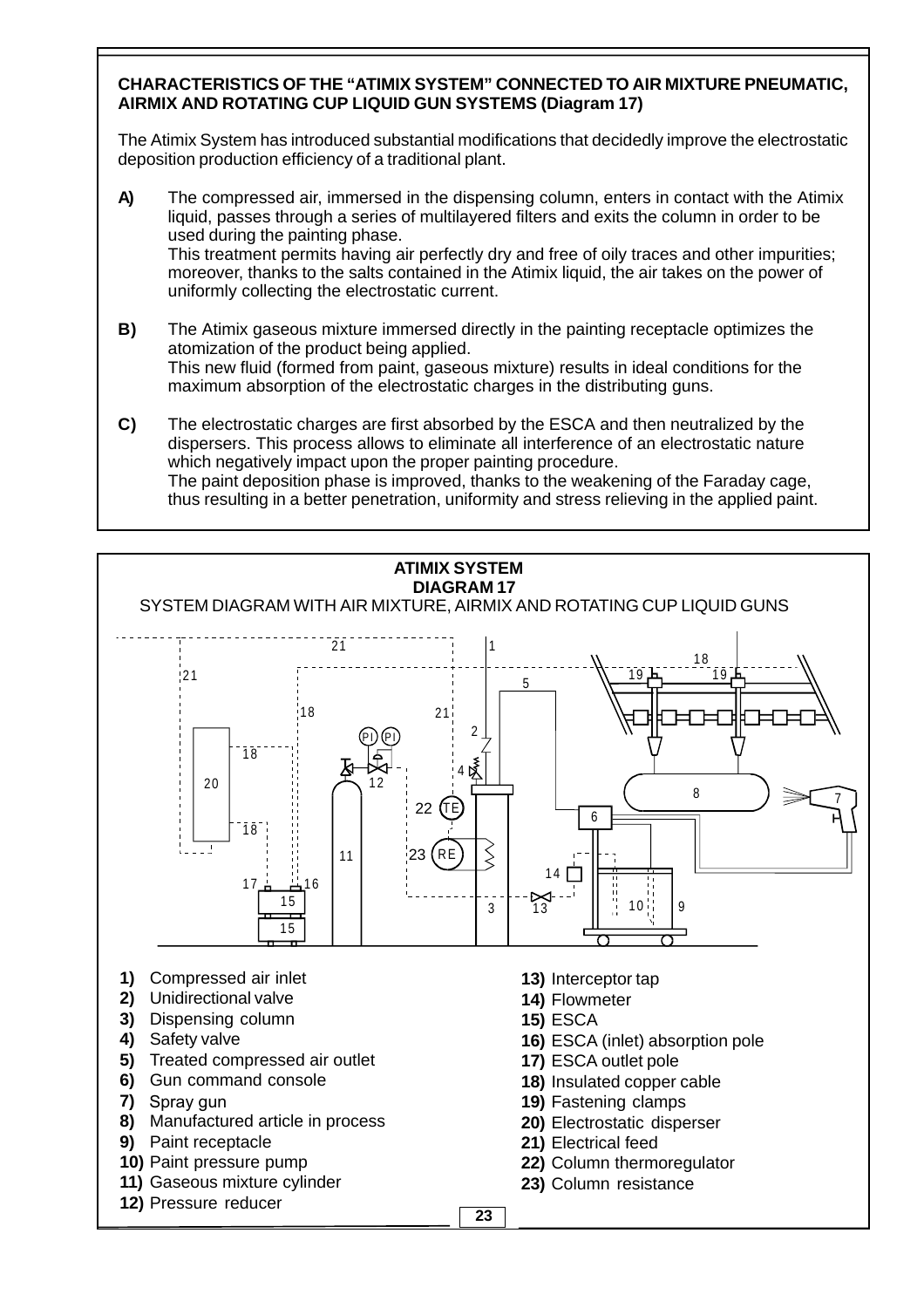#### **CHARACTERISTICS OF THE "ATIMIX SYSTEM" CONNECTED TO AIRLESS AND ELECTROSTATIC DISC LIQUID GUN SYSTEMS (Diagram 18)**

The Atimix System has introduced substantial modifications that decidedly improve the electrostatic deposition production efficiency of a traditional plant.

**A)** The Atimix gaseous mixture immersed directly in the painting receptacle optimizes the atomization of the product being applied. This new fluid (formed from paint, gaseous mixture) results in ideal conditions for the maximum absorption of the electrostatic charges in the distributing guns.

**B)** The electrostatic charges are first absorbed by the ESCA and then neutralized by the dispersers. This process allows for the elimination of all interference of an electrostatic nature which negatively impact upon the proper painting procedure. The paint deposition phase is improved, thanks to the weakening of the Faraday cage, thus resulting in a better penetration, uniformity and stress relieving in the applied paint.

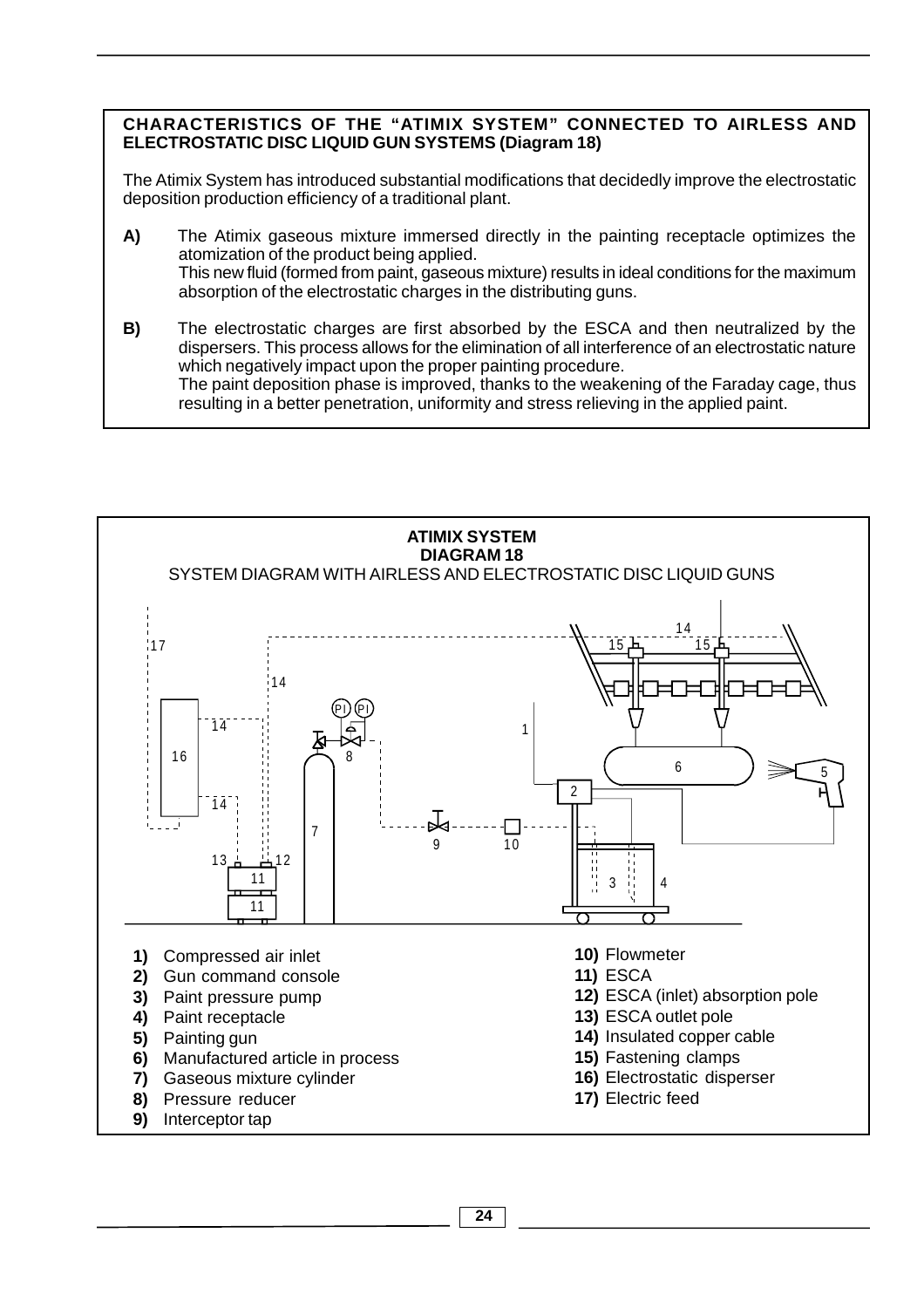#### **CHARACTERISTICS OF THE "ATIMIX SYSTEM" CONNECTED TO CORONA, SUPERCORONA AND ELECTROSTATIC DISC POWDER GUN SYSTEMS (Diagram 19)**

The Atimix System has introduced substantial modifications that decidedly improve the electrostatic deposition production efficiency of a traditional plant.

- **A)** The compressed air, immersed in the dispensing column, enters in contact with the Atimix liquid, passes through a series of multilayered filters and exits the column in order to be united, thanks to a Venturi tube, with the paint coming from the storage receptacle. This treatment permits having air perfectly dry and free of oily traces and other impurities; moreover, thanks to the salts contained in the Atimix liquid, the air takes on the power of uniformly collecting the electrostatic current.
- **B)** The Atimix gaseous mixture immersed directly in the painting receptacle optimizes the atomization of the product being applied. This new fluid (formed from paint, gaseous mixture) results in ideal conditions for the maximum absorption of the electrostatic charges in the distributing guns.
- **C)** The electrostatic charges are first absorbed by the ESCA and then neutralized by the dispersers. This process allows for the elimination of all interference of an electrostatic nature which negatively impact upon the proper painting procedure. The paint deposition phase is improved, thanks to the weakening of the Faraday cage, thus resulting in a better penetration, uniformity and stress relieving in the applied paint.

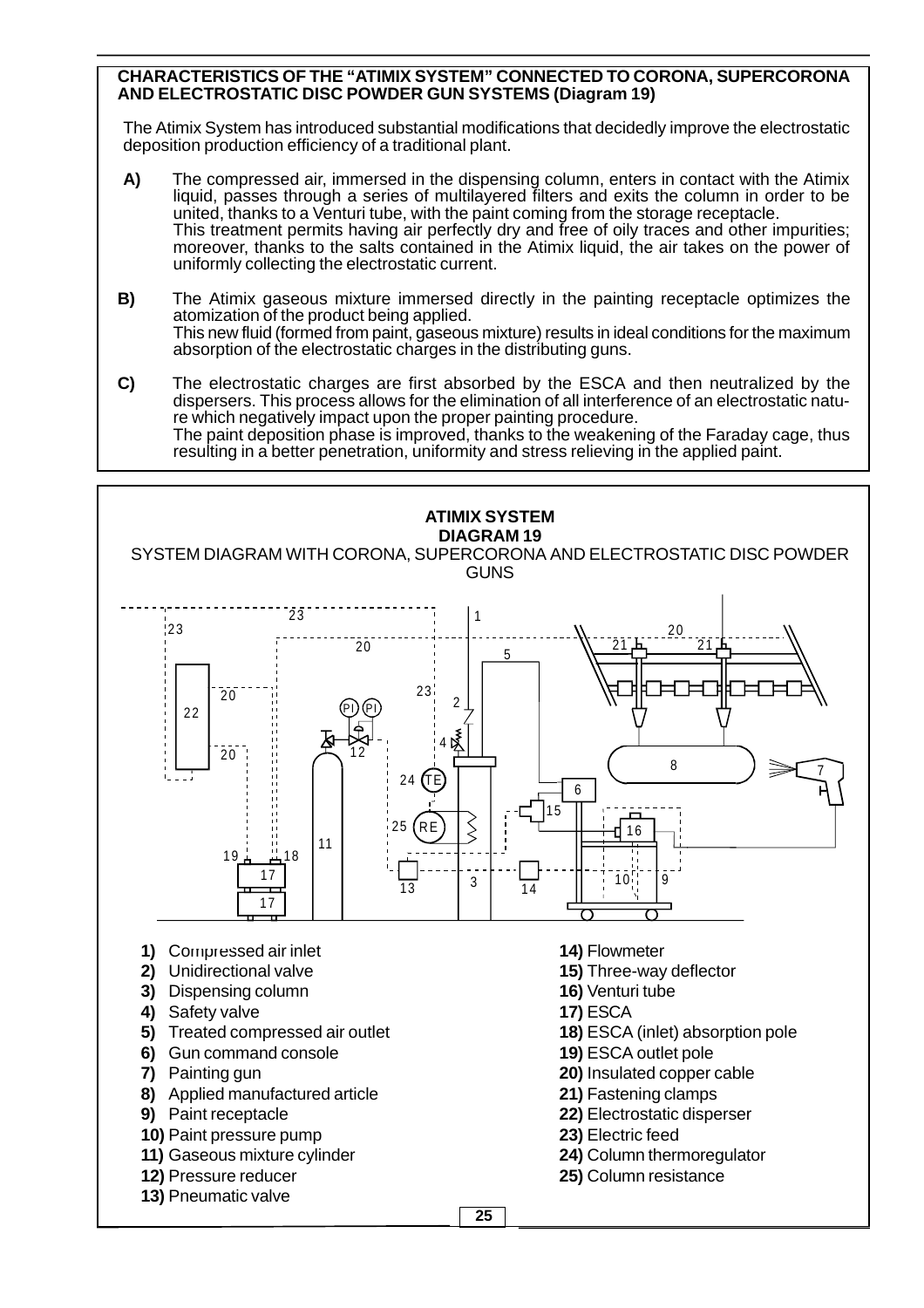# **STARTING AND OPERATING THE ATIMIX SYSTEM.**

Once all the Atimix System installation procedures are completed (ESCA connection, treated compressed air, Atimix gaseous mixture), the start-up phase begins.

## **Procedures to follow for operating the Atimix System:**

**1)** Open Atimix gaseous mixture cylinder.

**2)** Adjust pressure regulator outflow to a value between 0.1 Bar and 0.2 Bar.

**3)** Open dispensing column inlet and outlet sluice valves in order to aerate system.

**4)** Turn on electrostatic disperser motor ventilator by turning switch located in front of system.

After carrying out all these procedures, it is necessary to work for some days with the same parameters as before, while the Atimix System begins to act upon the electrostatic field of the painting system.

More in detail, the ESCA need a certain amount of time in order to attract and absorb all the electrostatic current generated from the painting equipment and the nearby production plants: it is well known that all this generates energy, part of which is static.

As for painting equipment, there are several sources of static charges:

- guns and discs, because they emit static charges during their operation;

- reciprocators and robots, since their movements create friction and therefore electrostatic currents;

- powder tubes in powder coating plants, because the powder which flows through these tubes generates friction and therefore static charges.

Besides painting installations, electrostatic charges are generated also in the plants and machines located nearby, such as those for moulding, extrusion of plastic or metal, and conveyor chains or rollers.

Considering the extension of surface to be neutralized and the fact that the ESCA have to attract not only the electrostatic currents that are generated every day, but also the "past" ones, generated previously, it can be understood why the process of neutralizing static charges may be slow.

Simultaneously with the action of the ESCA, the column operates on the compressed air. The air which is delivered from the column is much drier and electrostatically conductive compared to the normally used air.

The Atimix gaseous mixture acts on paint, improving its chargeability.

After a certain amount of time ESCA, treated compressed air and Atimix gaseous mixture modify the painting conditions, allowing the operator to fully exploit the performance of the guns.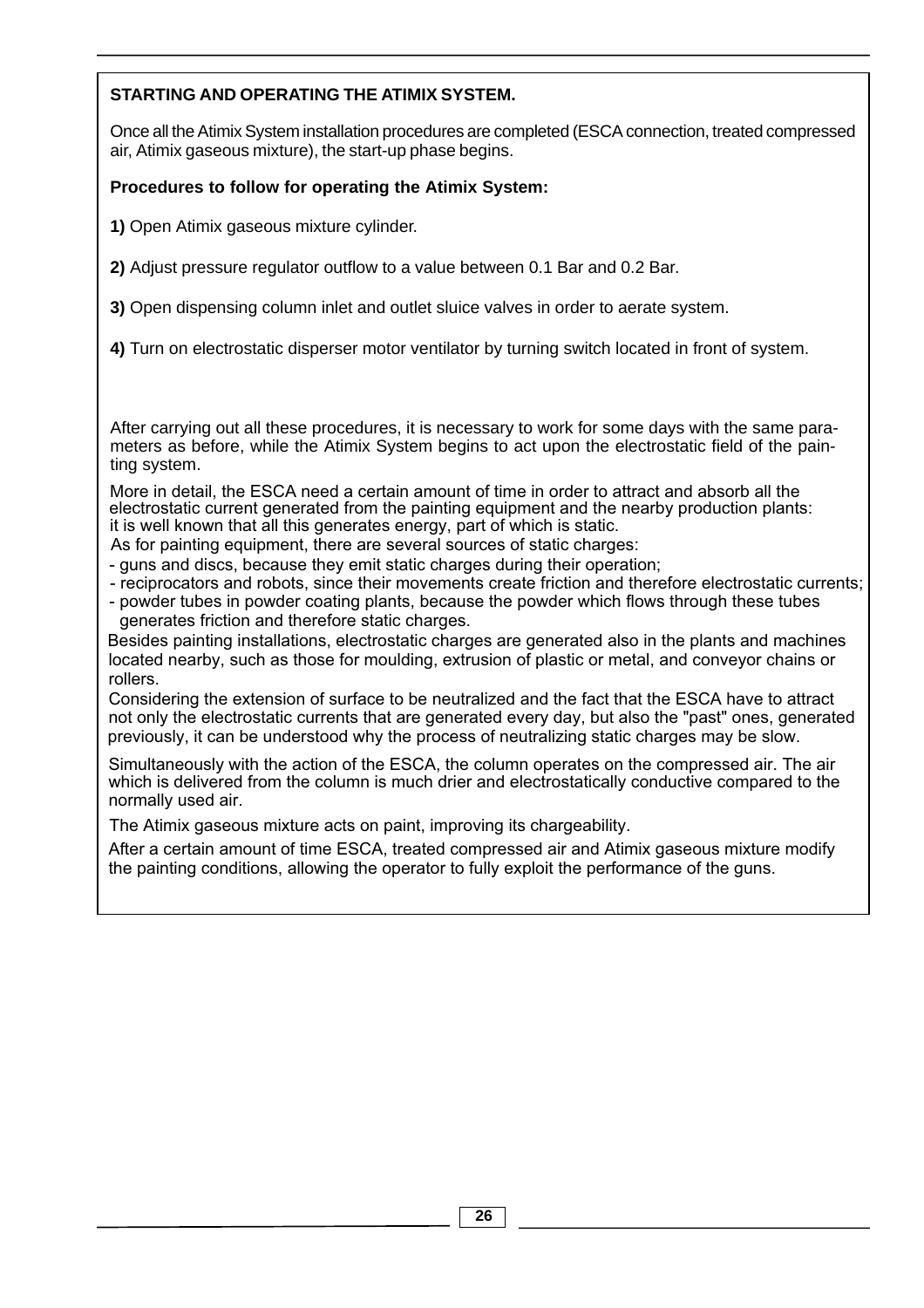# **The Painting Process with the "Atimix System"**

When using the "Atimix System," the operator must modify some painting set-up parameters in order to permit the System to fully act on and express its potential and to obtain the results already fully described during the painting process. More precisely, **it is necessary:**

#### **1) To reduce the flow rate of secondary air.**

In order to increase penetration, the operator does not have to increase the thrust of air and of paint because by working, thanks to the presence of the ESCA in a neutral electrostatic field, one possesses a better-than-average painting deposition with a resulting increase in winding and in thickness.

#### **2) To reduce the flow rate of principal air and paint.**

In the initial Atimix System start-up phase, the operator will find that s/he has manufactured articles heavily laden with paint. In order to diminish the thickness, s/he will need, therefore, to reduce the flow of principal air and the amount of paint.

#### **3) To increase the voltage (kV) of the guns.**

Generally, the guns are never used to their maximum electrostatic potential; the operator tends to use low values of voltage because of the presence of extraneous currents or interference.

orange-peeling. With the Atimix System, the operator has the possibility of increasing the quantity of emitted current, thus improving paint penetration and distribution, without having problems with paint distension and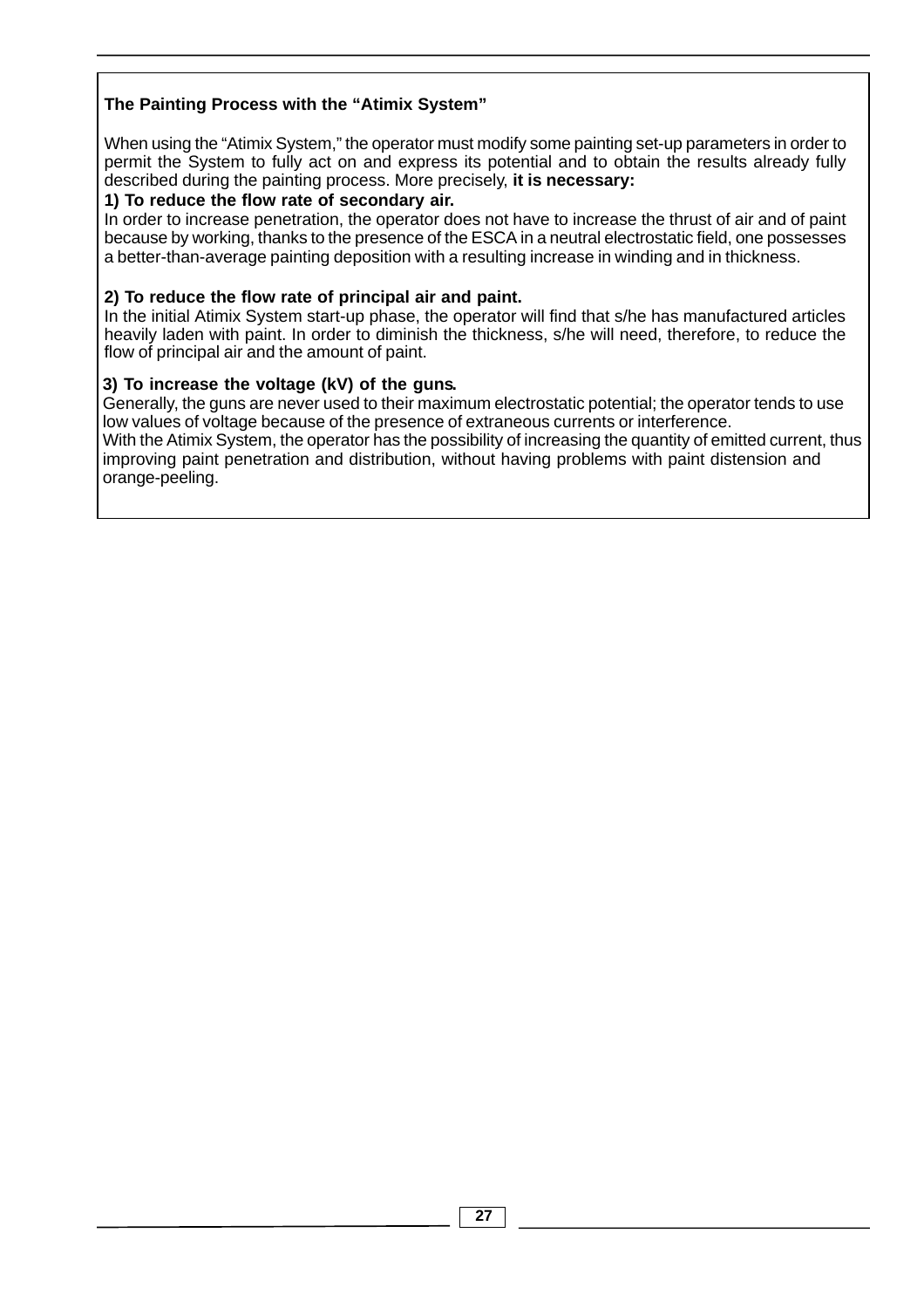## **TRANSPORT AND LIFTING**

The "Atimix System" comes furnished in metal cabinets whose dimensions, in proportion to the number of contained elements, vary according to three standard formats:

- 2000x400x600 Cabinet
- 2000x600x600 Cabinet
- 2000x600x1000 Cabinet

#### **"Atimix System" Transport Instructions (Diagram 20)**

The "Atimix System is delivered completely assembled.

For transport and moving, use elevator lift by placing the forks in the positions shown by the arrows.

Always maintain System in upright position as indicated by arrows located on packaging.

After delivery, unwrap and notify factory of any assessed damages.

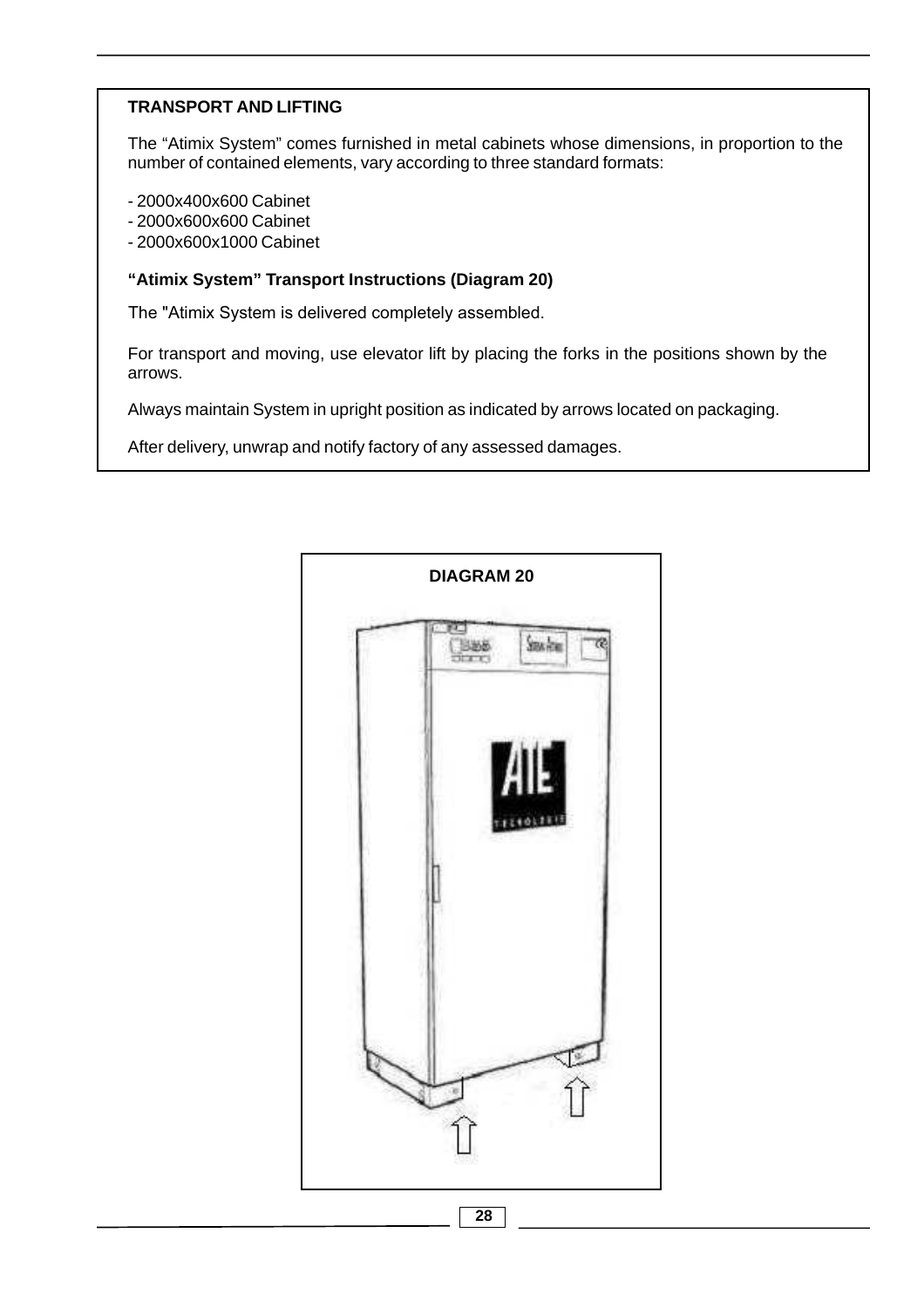# **ELECTRICAL SYSTEM**



Feed voltage = 220 V. 50 Hz. monophase in order to connect electrical system.

**1** - Provide current via tapping located in upper exterior section of command unit.

**2** - Turn general switch, making electric console "live."

**3** - For every column present in interior of command unit, there is a green luminous selector; turn selector to activate resistance inside column.

**4** - To turn on disperser, turn apposite selector that starts up gauge box inside disperser.

# **ELECTRICAL CHARACTERISTICS OF THE MOTOR VENTILATOR**

FEED VOLTAGE: 220 V. FREQUENCY:  $\qquad \qquad$  50 Hz. SPEED: 2650 Min.<br>POWER: 2650 Min. POWER: ABSORPTION: 0.22 A.

- Electrical system is protected by a bipolar fuse carrier containing 220 V.  $-$  2 A. fuses; To change fuses:
- Switch off voltage to console;
- Unscrew two nuts which remove front panel;
- Open fuse carrier.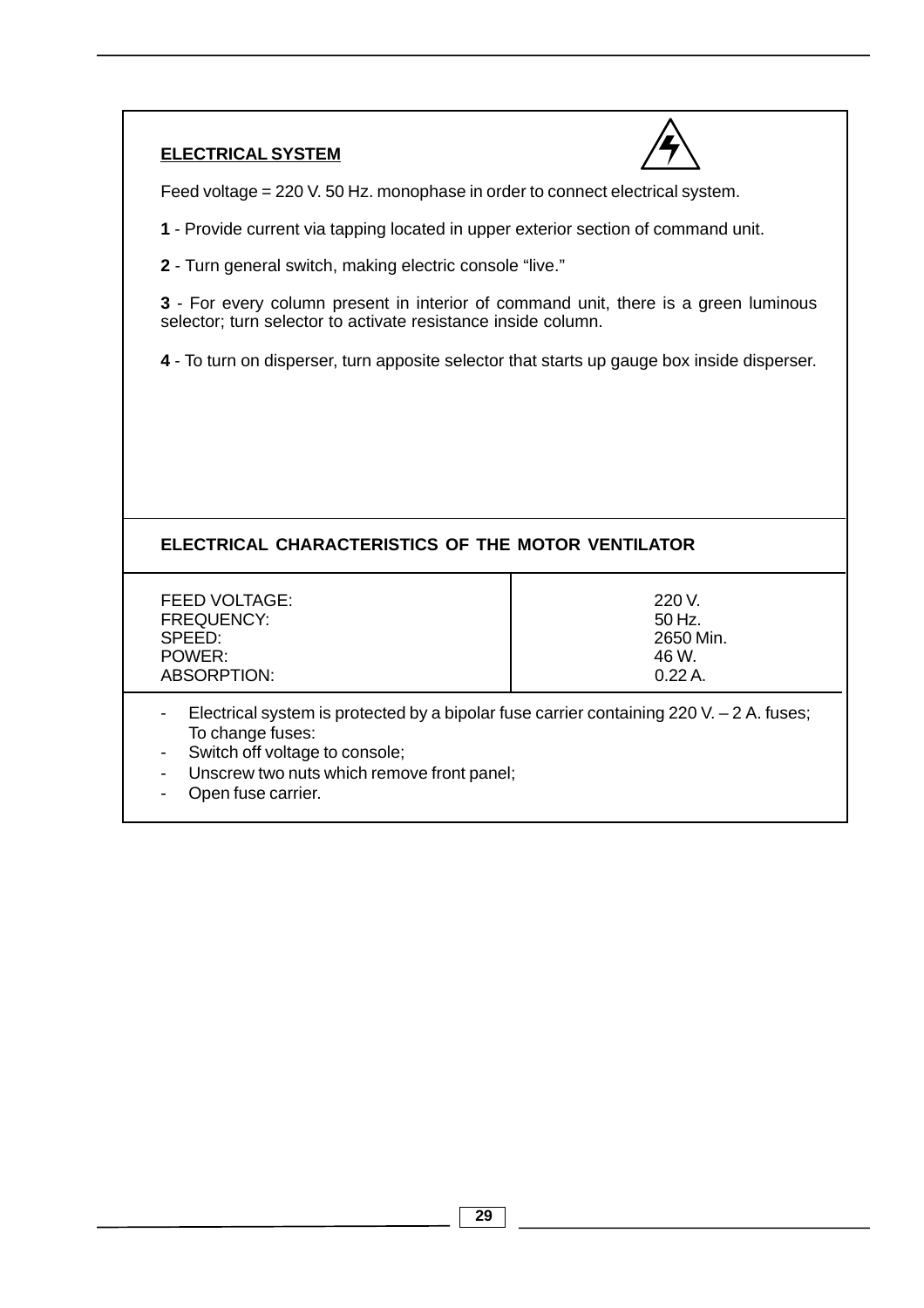

 $30<sub>o</sub>$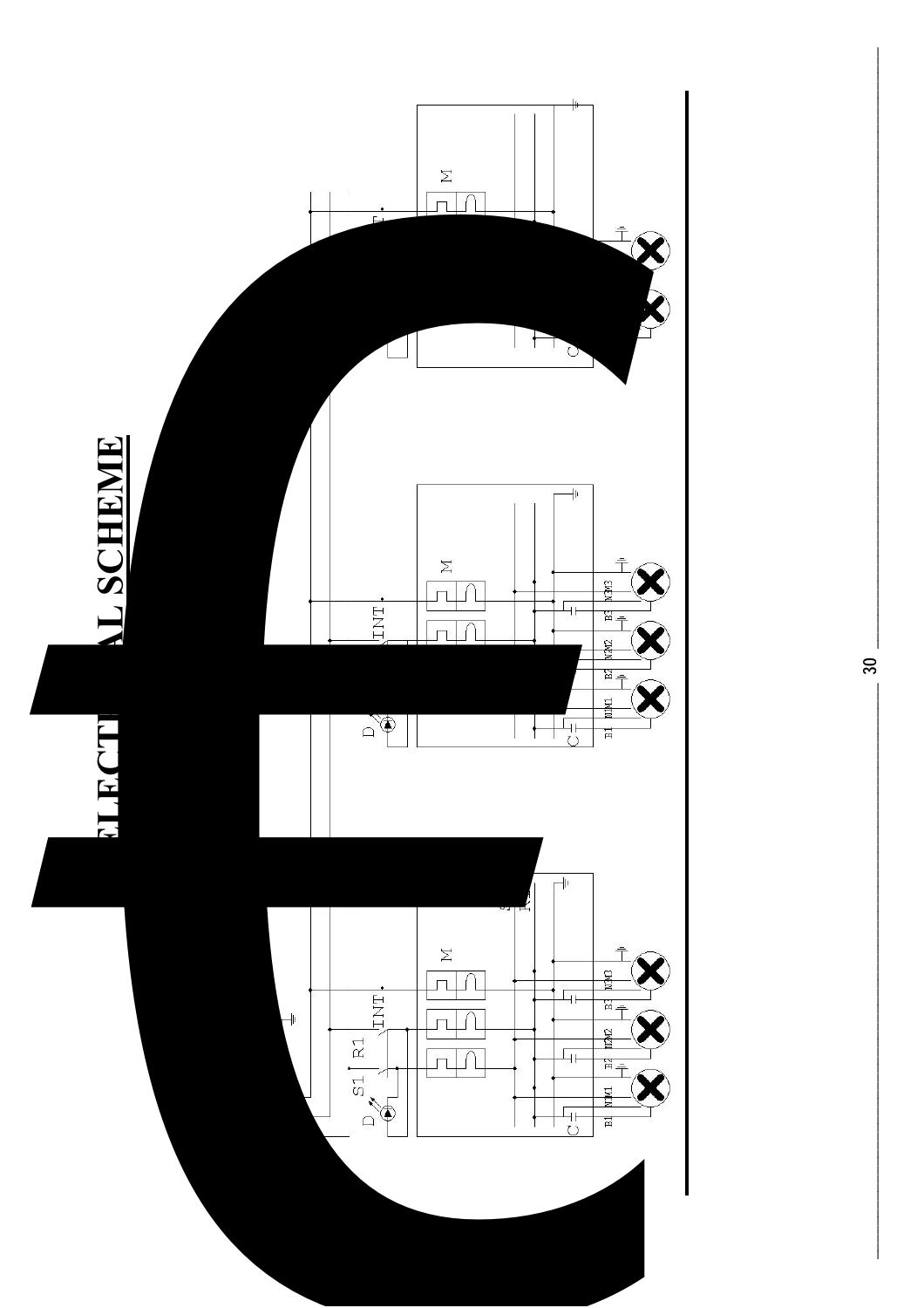

 $\overline{31}$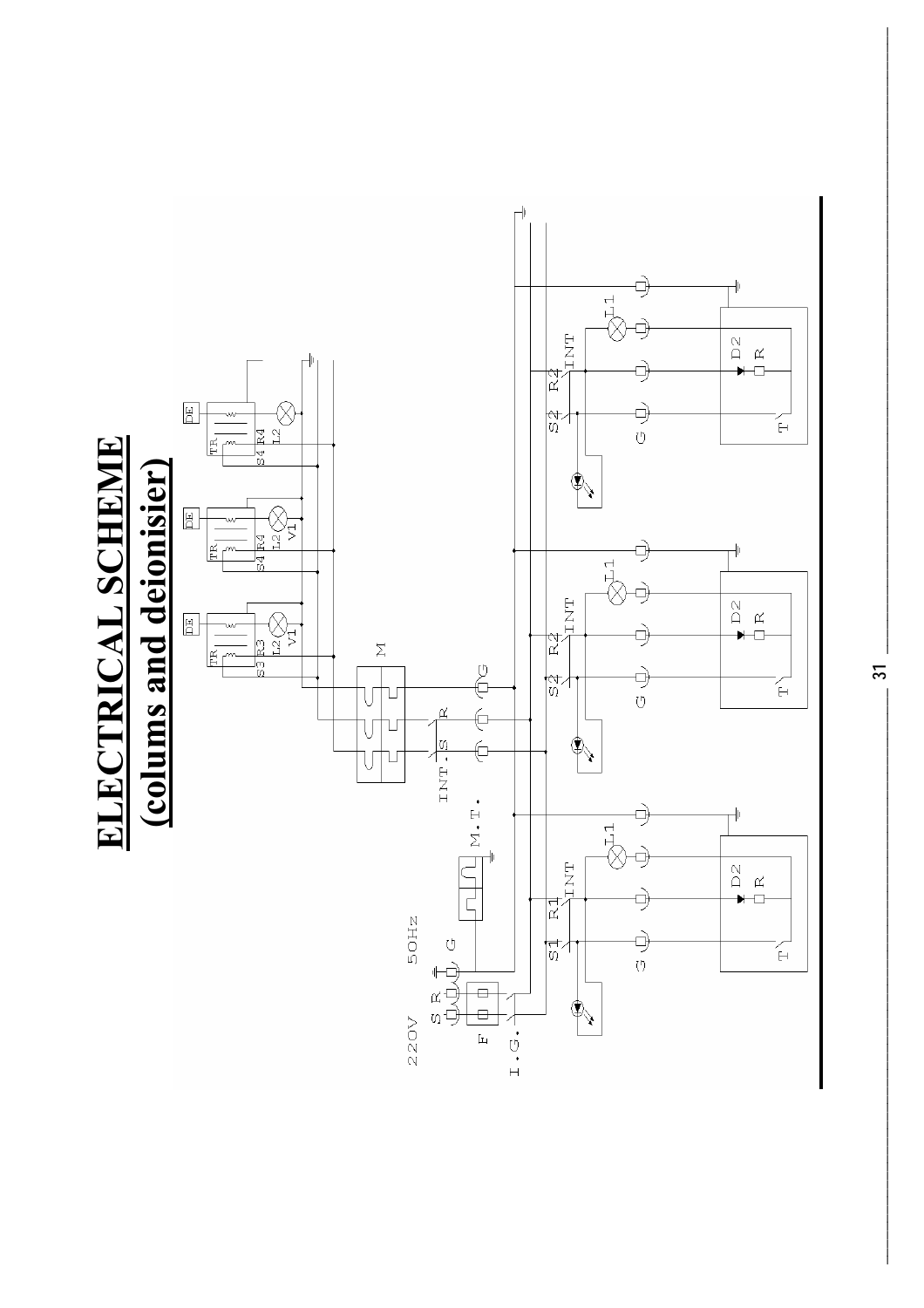# **ATIMIX SYSTEM MAINTENANCE**

There are principally three maintenance procedures that must be carried out periodically in order to guarantee the complete functionality and efficiency of the "Atimix System":

# **A) Checking of Atimix Liquid Level**

In order to carry out this maintenance procedure correctly, it is necessary to follow these instructions: **1)** close sluice valve to dispensing column inlet;

- **2)** close sluice valve to dispensing column outlet;
- **3)** open by-pass tap;
- **4)** let out air contained in dispensing column;
- **5)** unscrew inspection cap located in lower section of dispensing column;
- **6)** check level of Atimix liquid with apposite small dipstick:
- ideal functioning level is 2 (two) notches;
- are achieved; if level is too low (less than 2 notches), add another bottle of Atimix liquid until two (2) notches
- if level is too high (more than 2 notches), do not add additional bottles and wait until level falls to 2 (two) notches.

**7)** restore operation of dispensing column.

#### **System" use. We recommend to check the level of liquid every 15 days with the dipstick. NOTE: The quantity of liquid recommended is 2 bottles every 4-6 working weeks of "Atimix**

### **B) Replacing the Atimix Gaseous Mixture Cylinder**

During the Atimix gaseous mixture cylinder replacement phase, it is necessary to ensure that: **1)** crown-wheel-and-pinion coupling of pressure regulator is perfectly clean;

**2)** connection of cylinder to pressure regulator is carried out in correct position.

These two simple maintenance procedures are very important, inasmuch as proper attention and use are indispensable for the prevention of possible gas leaks.

### **C) CLEANING OF ELECTROSTATIC CURRENT DISPERSERS**

Periodically, a cleaning procedure must be carried out on the internal parts of the electrostatic current dispersers. This maintenance task must be executed according to the following instructions: **1)** turn off electrostatic current dispersers;

- **2)** blow compressed air inside each disperser (both into the bottom and the top opening of the disperser);
- **3)** turn on electrostatic current dispersers again.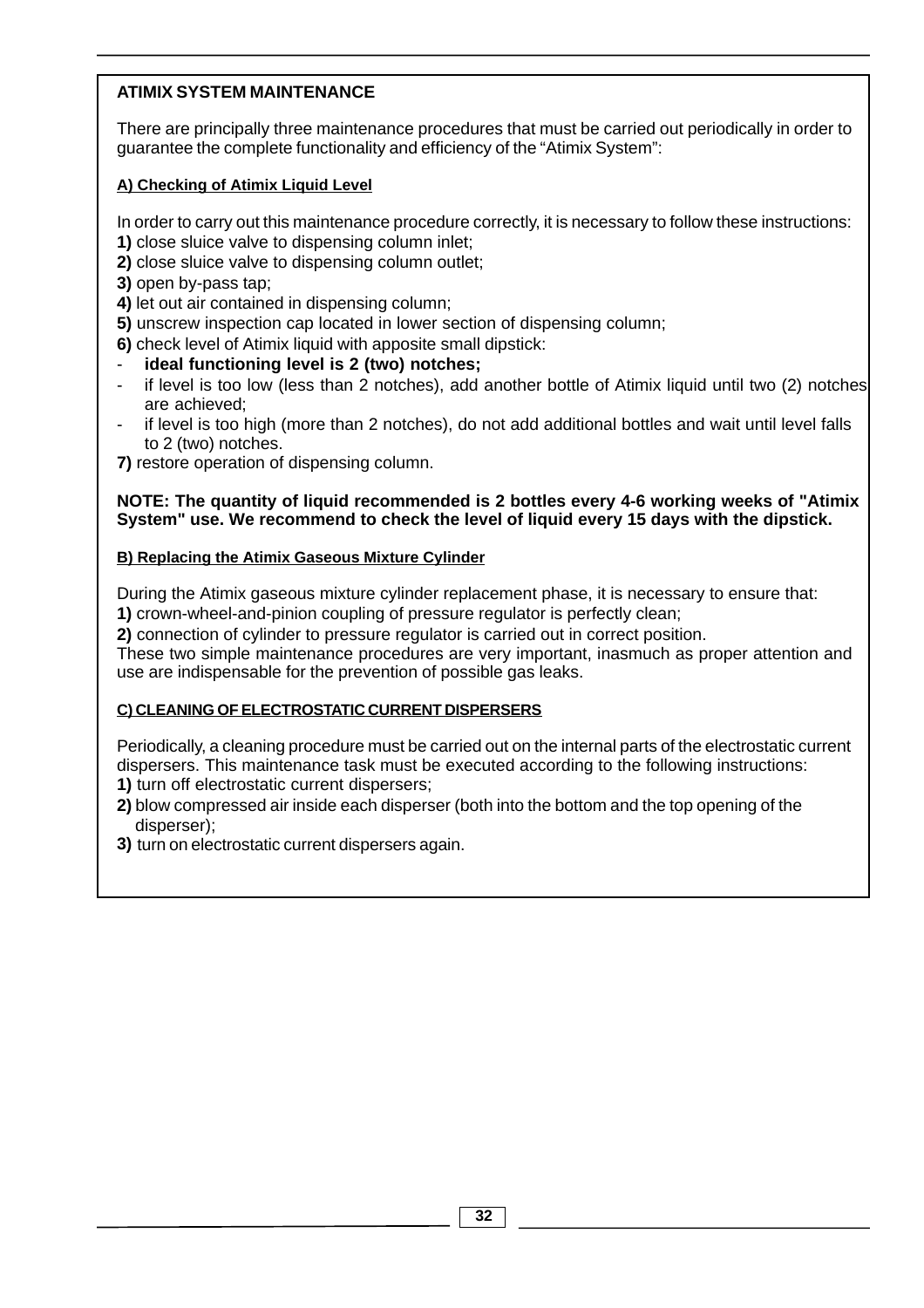# SAFETY REGULATIONS  $\angle$  /  $\angle$  (See Diagrams 20-21)



The system has been constructed in conformity with "CE" specifications; therefore, operation is recommended according to the following regulations:

is under pressure. Do not unscrew inspection cap (Item 2, Diagram 22) below dispensing column when column

Before unscrewing cap for inspection of column, empty out mains air in column inlet and unaerate column from apposite sluice valve (Item 2, Diagram 21).

- All fittings used are at high-pressure, with a safety valve calibrated to 10,3 Bar.
- Electrical system of machine has been realized per "CE" regulations.
- Entire machine structure is protected against short-circuiting contact by means of grounded system having conductors with proper diameter.
- Always bind cylinder to interior of cabinet with apposite chain, after replacement of same has occurred.
- **Do not let ESCA come into contact with water.**